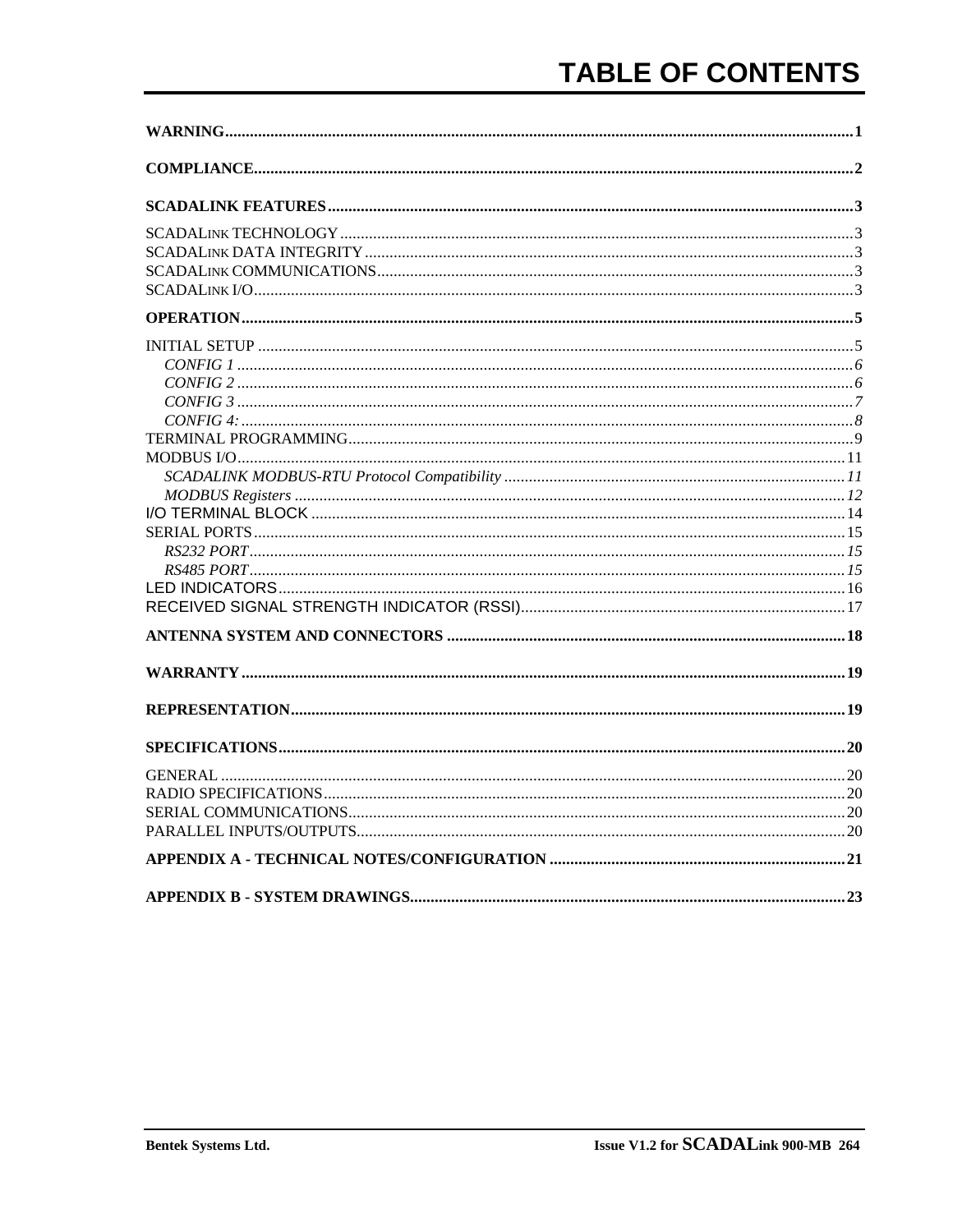# **WARNING**

**SCADALink 900-MB** radios incorporate a 16-bit address code to give 65,535 different ID settings, aiding the receiver in identifying the proper transmitter. However, you should be aware that **any other SCADALink 900-MB radio operating in your vicinity, set to the same ID code, may activate your receiver**. While the likelihood is small, the possibility is real. For this reason each customer system (a network of SCADALink 900-MBs) will have a unique factory programmed ID code which cannot be changed by the user. If the customer is using the same ID coded system for different point-to-point or point-to-multipoint links they should ensure that the frequency band selection is unique.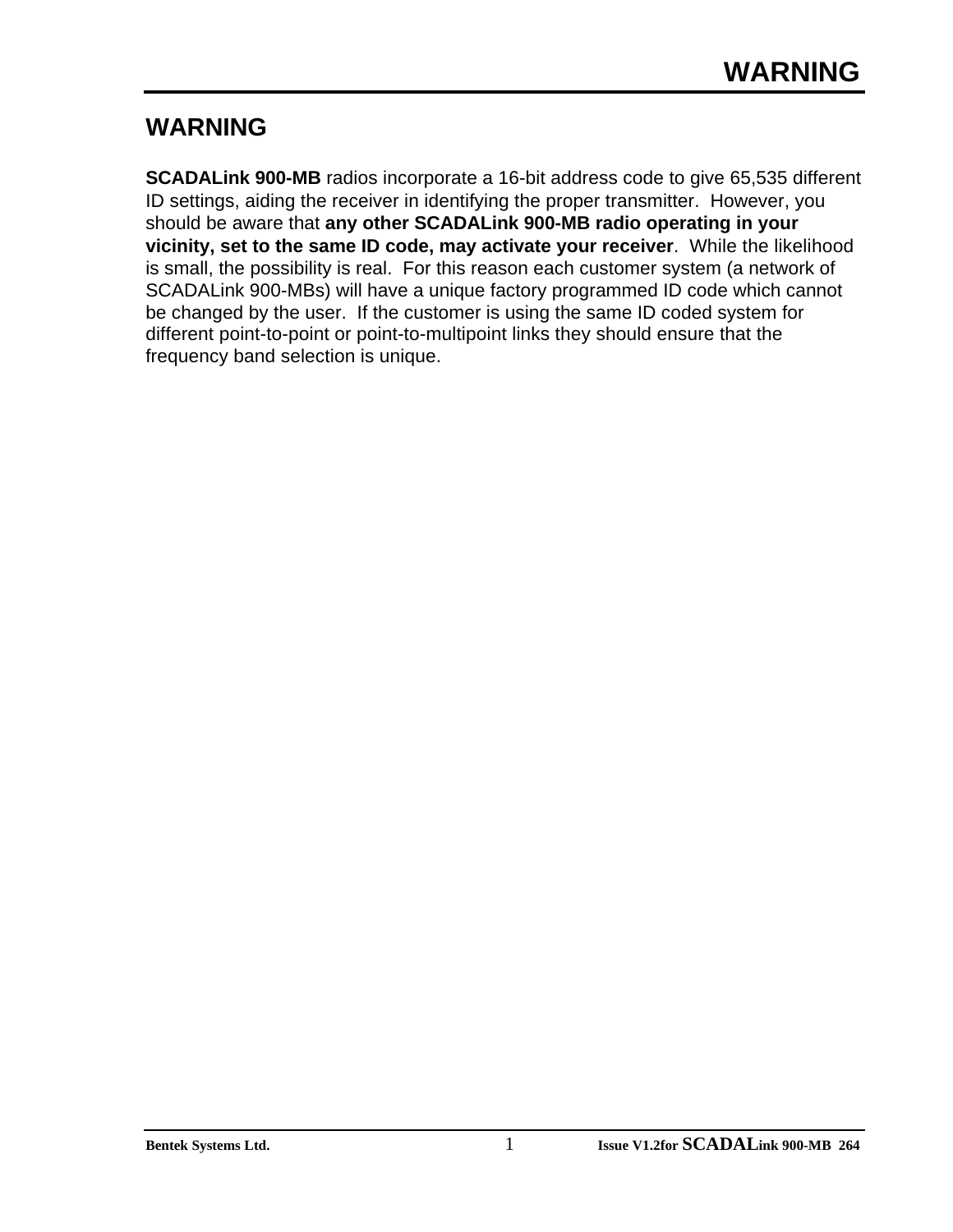# **COMPLIANCE**

This device complies with the requirements of the Federal Communication Commission (FCC) as specified in document CFR47 Part 15.247 and Industry and Science Canada (ISC), as specified in document RSS-210. The device is permitted only on a no-interference no-protection basis, that is, it must cease operation when it is determined that it causes harmful interference to the services authorized by the FCC or the ISC.

Changes or modifications not expressly approved by BENTEK SYSTEMS LTD could void the user's authority to operate the equipment.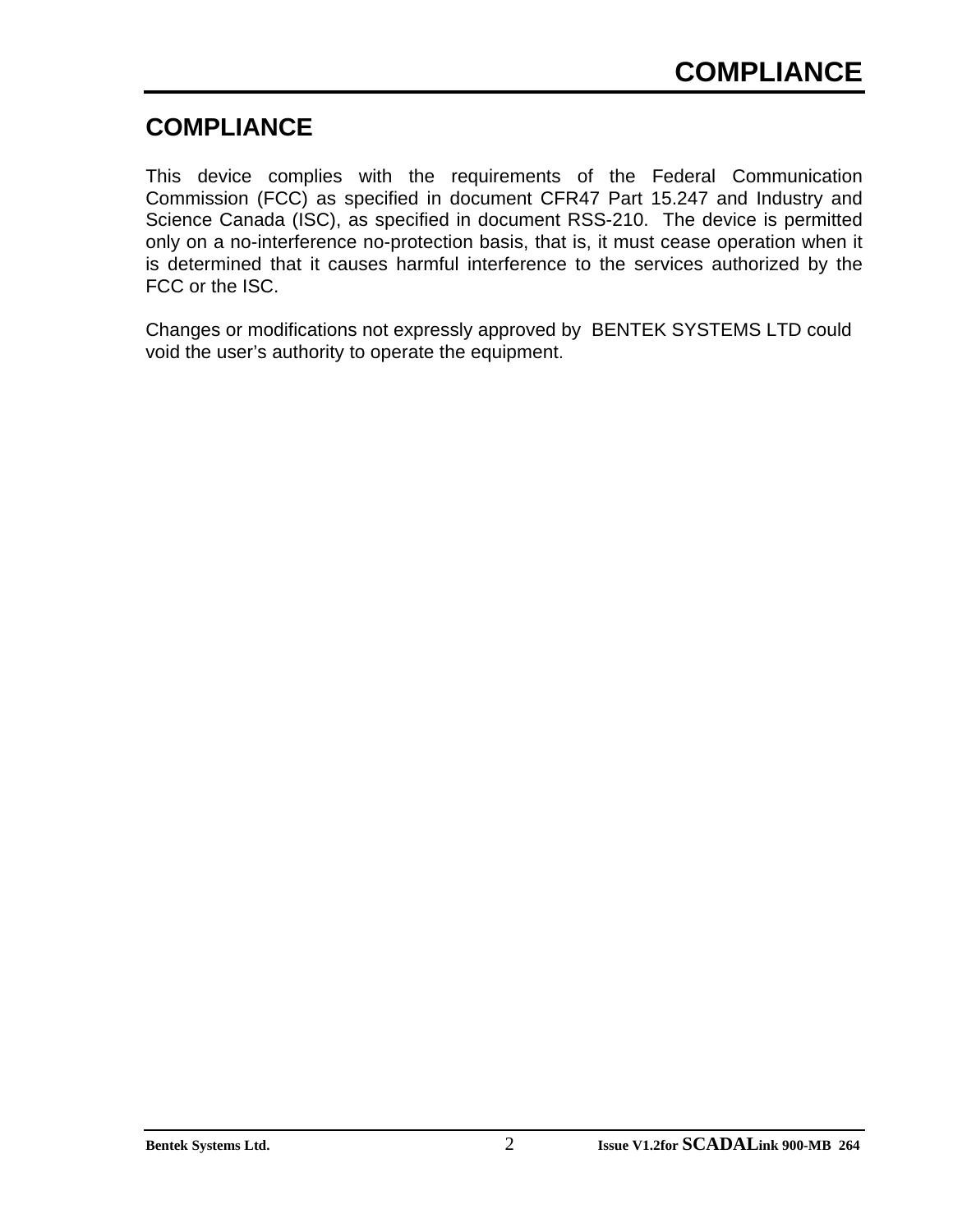# **SCADALINK FEATURES**

# *SCADALink TECHNOLOGY*

BENTEK SCADALink 900-MB devices employ frequency hopped spread spectrum technology to provide optimum performance under present FCC and ISC regulations. These devices are virtually immune to interference since they provide the interference and range benefits of a narrow band receiver while utilizing the entire 902 - 928 MHz band. The radio frequency hop pattern is pseudo random in nature and each frequency is used for 65 msec before hopping to the next one. This hop sequence repeats approximately every 4 sec.

The SCADALink 900-MB is designed to operate specifically in the 902-928 MHz band. Many manufacturers have designed their ISM band equipment to operate in an ideal environment which the unlicensed bands are not. The SCADALink 900-MB radios are designed to co-exist with all other radios legally allowed in these bands and will generally outperform most other systems currently available.

Independent frequency groups allow 4 systems to co-exist with no overlap in frequencies. Many more units can co-exist in one location with a slight penalty in response time.

## *SCADALink DATA INTEGRITY*

SCADALink 900-MB products are designed for industrial applications. Every effort has been made to ensure that data over the link is secure and fail-safe. In addition to CRC-16 error checking, a number of self checking features have been implemented. A special output on all SCADALink 900-MB transceivers (LINK) indicates the status of the radio link and provides a fail-safe means of shutting down remote equipment in the event of a failure in the link.

### *SCADALink COMMUNICATIONS*

The SCADALink 900-MB supports serial communications with either RS-485 or RS-232 interfaces. No handshaking is required for serial communications using the SCADALink 900-MB.

### *SCADALink I/O*

The SCADALink 900-MB has integral I/O (4 inputs and 4 outputs) for remote control purposes. The I/O can be used in MODBUS RTU slave mode or END to END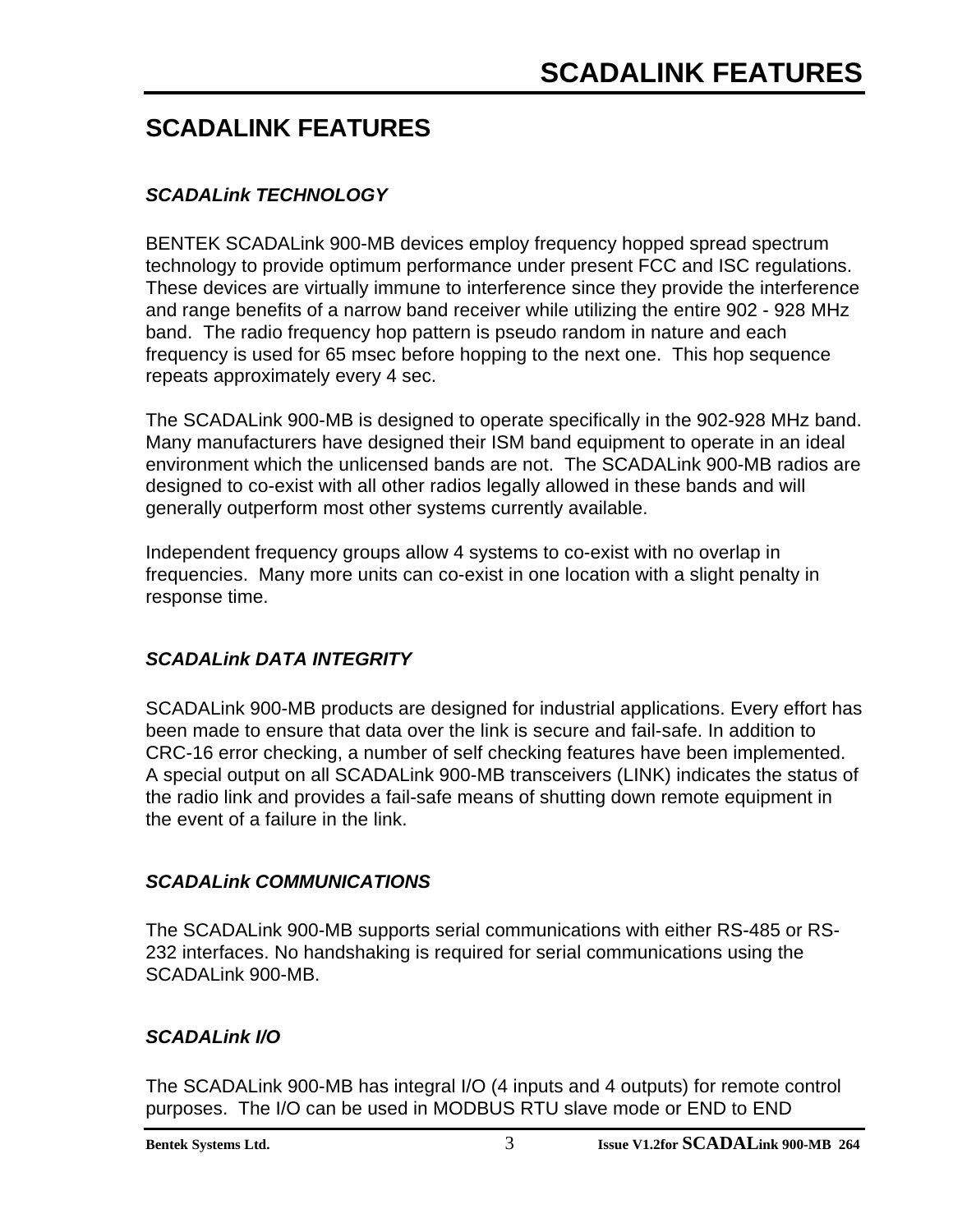Telemetry Mode. In Modbus RTU mode the I/O can be read or written to using Modbus RTU protocol.

The 4 inputs be used as digital inputs, analog inputs (0-5VDC 8 bit) or pulse counters with a pulse frequency up to 100 Hz. With optional single channel 15 bit input adapters each of the input channels can operate as a 15 bit analog input. Different signal conditioning options are available for the inputs including (0-5VDC, 4-40ma, TC, RTD) for the input adapters.

The 4 outputs are digital on the base unit. With optional 15 bit analog output adapters each of 4 outputs can operate as a 15 bit analog output. Different signal conditioning options are available for the outputs including (0-5VDC, 4-20ma, TC).

Pulse inputs, and I/O adapter modules can only be used with the 204, 214, 234, and 264 versions of the firmware.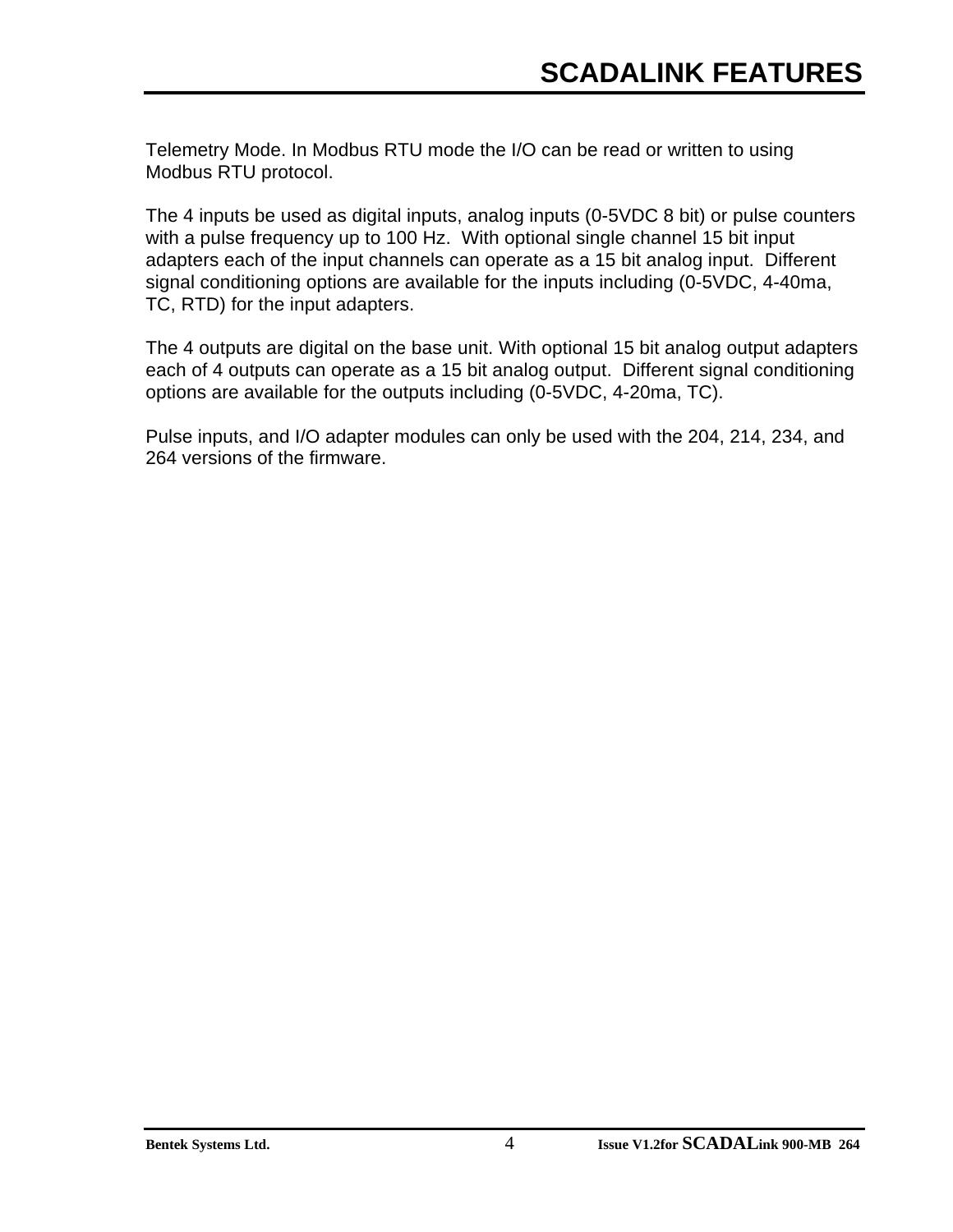# **OPERATION**

# *INITIAL SETUP*

The SCADALink 900-MB can be completely configured using the DIP switches on the front of the unit. No user programming is required.

The SCADALink can be configured for point to multipoint operations, or in end-toend I/O telemetry mode. **See Dwg No. SCADeet1 and Dwg. No. SCADpmp1 in Appendix A for an overview of the different application configurations**. Configure DIP switches as described in the following section to enable the appropriate operation.

The diagram below shows the switch designations.



The following sections describe how to set up the DIP switches in each of 4 switch banks (config 1 - config 4). All 4 switch banks comprise of 8 bits labeled bit 1 to 8, starting from the left hand side of the switch bank.

Switch position convention:

 $ON = UP = 1$  $OFF = DOWN = 0$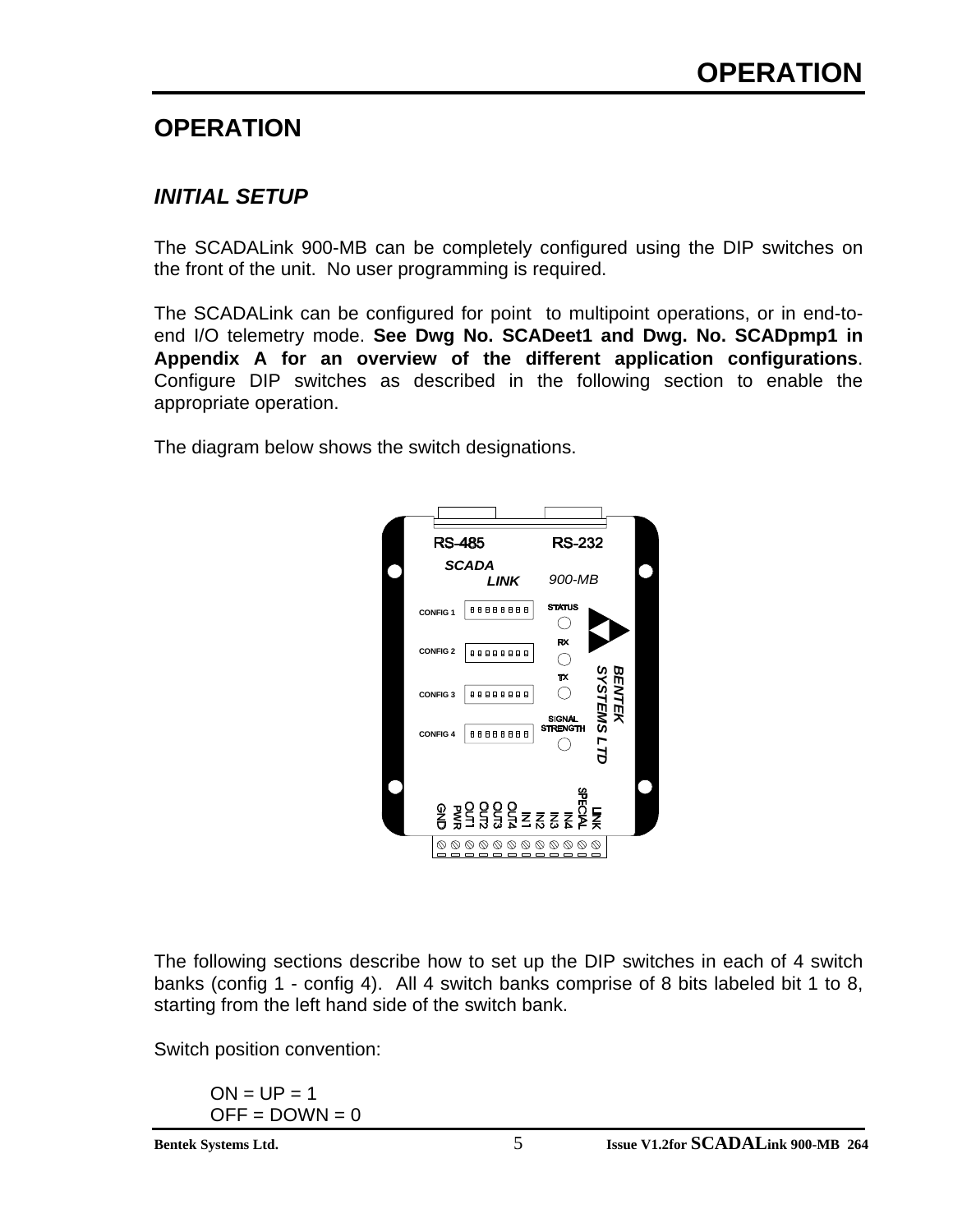### **CONFIG 1**

Bits 1 & 2 select one of four frequency groups. Bits 3 to 6 are factory preset.

|            | BIT#1 | <b>BIT #2</b> | <b>BITS #3-6</b> | <b>BIT #7</b> | <b>BIT #8</b>   | ISWITCH POSITION |
|------------|-------|---------------|------------------|---------------|-----------------|------------------|
| Freq grp 1 | OFF   | OFF           | <b>FACTORY</b>   | 4-20 mA/1-5 V | <b>TERMINAL</b> | ON               |
| Freq grp 2 | OFF   | OΝ            | SET              |               | MODE ACTIVE     |                  |
| Freq grp 3 | ΟN    | <b>OFF</b>    |                  | 0-20 mA/0-5 V | <b>REGULAR</b>  | <b>OFF</b>       |
| Freq grp 4 | ΟN    | ON            |                  |               | MODE ACTIVE     |                  |

### **CONFIG 1 DIP SWITCH**

Bit 7 is used to select between 0-20 mA/ 0-5 V and 4-20 mA/ 1-5 V. After changing the setting, the power must be cycled for the new setting to take effect.

Bit 8 is used to set the radio in either terminal mode, or regular mode. This bit must be set "ON" to access terminal programming functions, and must remain set "ON" in order for those settings to be followed. If Bit 8 is set to "OFF", the radio's operating parameters will only follow the switch settings. If Bit 8 is set to "ON" the radio will only follow the parameter settings which are programmed into memory using the terminal.

### **CONFIG 2**

This set of switches configure individual I/O channels for use with the optional single channel 15 bit analog I/O adapters. (Refer to Dwg No. SCADaip1 And Dwg. No. SCADaop1 in Appendix B for wiring details of I/O adapters)

Setting a correspond bit ON enables the I/O channel to use I/O adapter. Setting it OFF putting it in regular I/O mode. Following is the channel correspondance.

Bits 1-4: Correspond to OUT1-4. Bits 5-8: Correspond to IN1-4.

If the 15 bit analog I/O adapter is not used on a channel, ensure that the corresponding switch is OFF.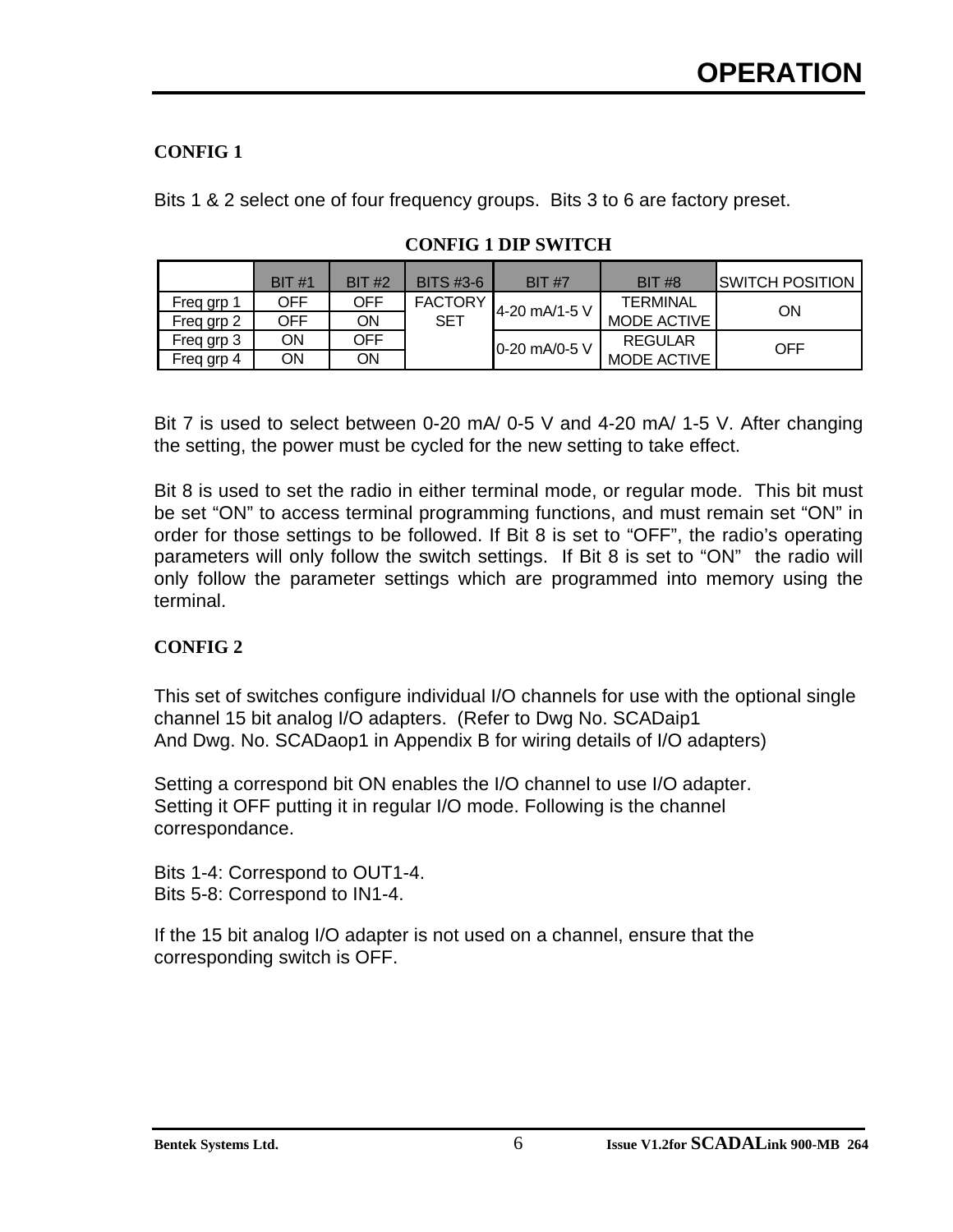#### **CONFIG 3**

**LINK TIME-OUT:** Selects when a Link Time-out is declared. When Link Time-Out is declared, the LINK output on the SCADALink 900-MB will go low and all parallel outputs will default to either OFF or MAINTAIN LAST STATE depending on the condition of the FAIL MODE switch setting. On Point to Multipoint Mode this LINK output applies only to SLAVE radios. In END to END mode this applies to both MASTER and SLAVE.

**FAIL MODE:** On a LINK TIME-OUT, the parallel outputs can be selected to either MAINTAIN LAST STATE or be turned OFF. In either case, the LINK output will always turn OFF.

**PRIMARY PORT:** Both RS-232 and RS-485 ports are available on the SCADALINK 900-MB unit. However only one of the two serial ports may be used for serial communications over the radio. The remaining port can be used as a local Modbus port to read/write local I/O if a Modbus address is enabled.

**RADIO MODE:** In any system, one radio must always be set to RF MASTER mode. All other radios in the system will be configured as RF SLAVES. RF MASTER and RF SLAVE radios in the same system must have the same hop sequence id and must be set to the same frequency group. To synchronize the hopping sequences, the RF SLAVE always derives its timing from the RF MASTER. RF SLAVE radios can only communicate to the RF MASTER radio, not between themselves.

#### **BUFFER:**

**TRANSPARENT** - Transmission starts as soon as a character is received and continues until the buffer is clear. Used for file transfer or ASCII based communication protocols. **PACKET** - Used for Modbus RTU protocol. Transmission of characters starts after 4 character pause in the data string occurs and continues until the entire packet has been sent.

**BIT/PARITY/STOP**:Determines the characteristics of both the RS-232 and the RS-485 ports. Radio transmission characteristics are not affected**.**

**BAUD:** 4 user interface baud rates are supported. These baud rates do not affect the radio transmission rates.

| BIT# | <b>FUNCTION</b>     |                        | MODE SELECT                |
|------|---------------------|------------------------|----------------------------|
|      |                     | ΟN                     | OFF                        |
|      | <b>LINK TIMEOUT</b> | 120 <sub>sec</sub>     | 10 <sub>sec</sub>          |
|      | I/O FAIL MODE       | <b>DEFAULT OFF</b>     | <b>MAINTAIN LAST STATE</b> |
|      | PRIMARY PORT        | RS-485                 | RS-232                     |
|      | RADIO MODE          | <b>RF RADIO MASTER</b> | <b>RF RADIO SLAVE</b>      |
| 5    | <b>BUFFER</b>       | <b>PACKET</b>          | <b>TRANSPARENT</b>         |
| 6    | BIT/PARITY/STOP     | N, 8, 1                | E, 7, 1                    |

#### **CONFIG 3 DIP SWITCH**

| <b>BIT</b> | #   | <b>BAUD</b> |
|------------|-----|-------------|
|            |     |             |
| ЭFF        | OFF | 1200        |
| つFF        | ЭN  | 19200       |
| ΟN         | OFF | 4800        |
| ON         | NΩ  | 9600        |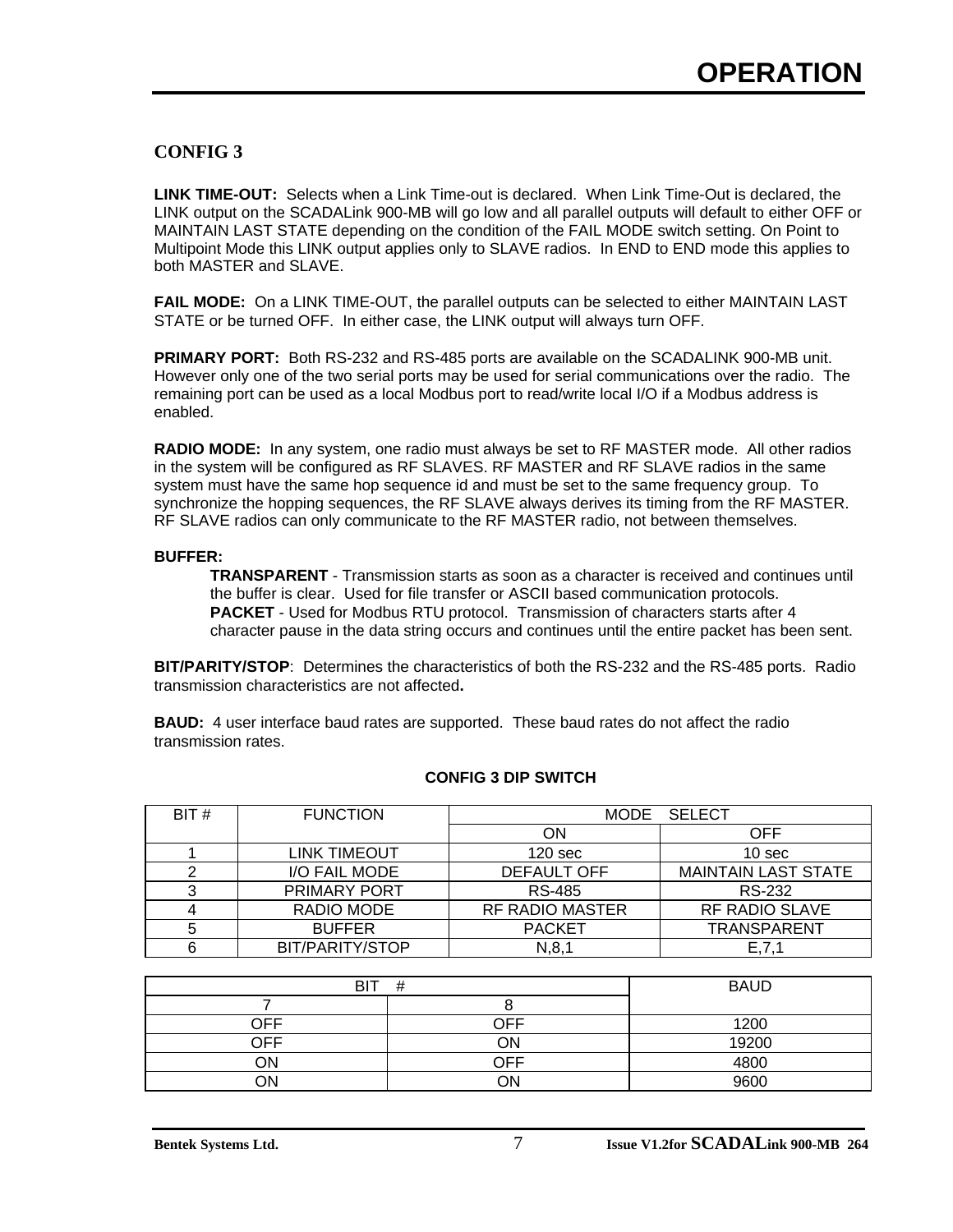### **CONFIG 4:**

**NO MODBUS**: In this mode, the SCADALINK acts as a standard packetized radio modem. The parallel Inputs and Outputs are unused. The Link output is still active. This configuration permits maximum throughput when used as a serial modem*.*

**MODBUS ADDRESS**: Any switch setting for (2-8) other than all 1's or all 0's is treated as a MODBUS RTU address (1-126 are allowable MODBUS addresses).

**END-TO-END I/O**: The end-to-end configuration enables inputs on the master radio to be mapped to outputs on the slave radio and inputs on the slave radio to be mapped to outputs on the master radio. Note: If 15 Bit Analog I/O is used in this mode, Inputs on one radio must correspond to an output on the other radio. (eg- IN1 on Radio A, OUT1 on Radio B).

**FUTURE**: Reserved for future expansion*.*

|           |     |            |            | BIT#                     |            |            |            |                          |
|-----------|-----|------------|------------|--------------------------|------------|------------|------------|--------------------------|
|           | າ   | 3          | 4          | 5                        | 6          |            | 8          | <b>FUNCTION</b>          |
| OFF       | OFF | OFF        | <b>OFF</b> | <b>OFF</b>               | <b>OFF</b> | <b>OFF</b> | <b>OFF</b> | NO MODBUS                |
| OFF       | OFF | <b>OFF</b> | <b>OFF</b> | <b>OFF</b>               | <b>OFF</b> | <b>OFF</b> | ON         | <b>MODBUS ADDRESS #1</b> |
| OFF       | OFF | OFF        | <b>OFF</b> | <b>OFF</b>               | <b>OFF</b> | ON         | <b>OFF</b> | <b>MODBUS ADDRESS #2</b> |
|           |     |            |            | $\overline{\phantom{a}}$ |            |            |            |                          |
|           |     |            |            |                          |            |            |            |                          |
|           |     |            |            |                          |            |            |            |                          |
| OFF       | ΟN  | ΟN         | ΟN         | ON                       | ON         | ON         | <b>OFF</b> | MODBUS ADDRESS #126      |
| OFF       | ON  | ΟN         | ΟN         | ON                       | ON         | ON         | ON         | END-TO-END I/O           |
| <b>ON</b> |     | -          |            |                          |            | -          | -          | <b>FUTURE</b>            |

#### **CONFIG 4 DIP SWITCH**

- = Don't Care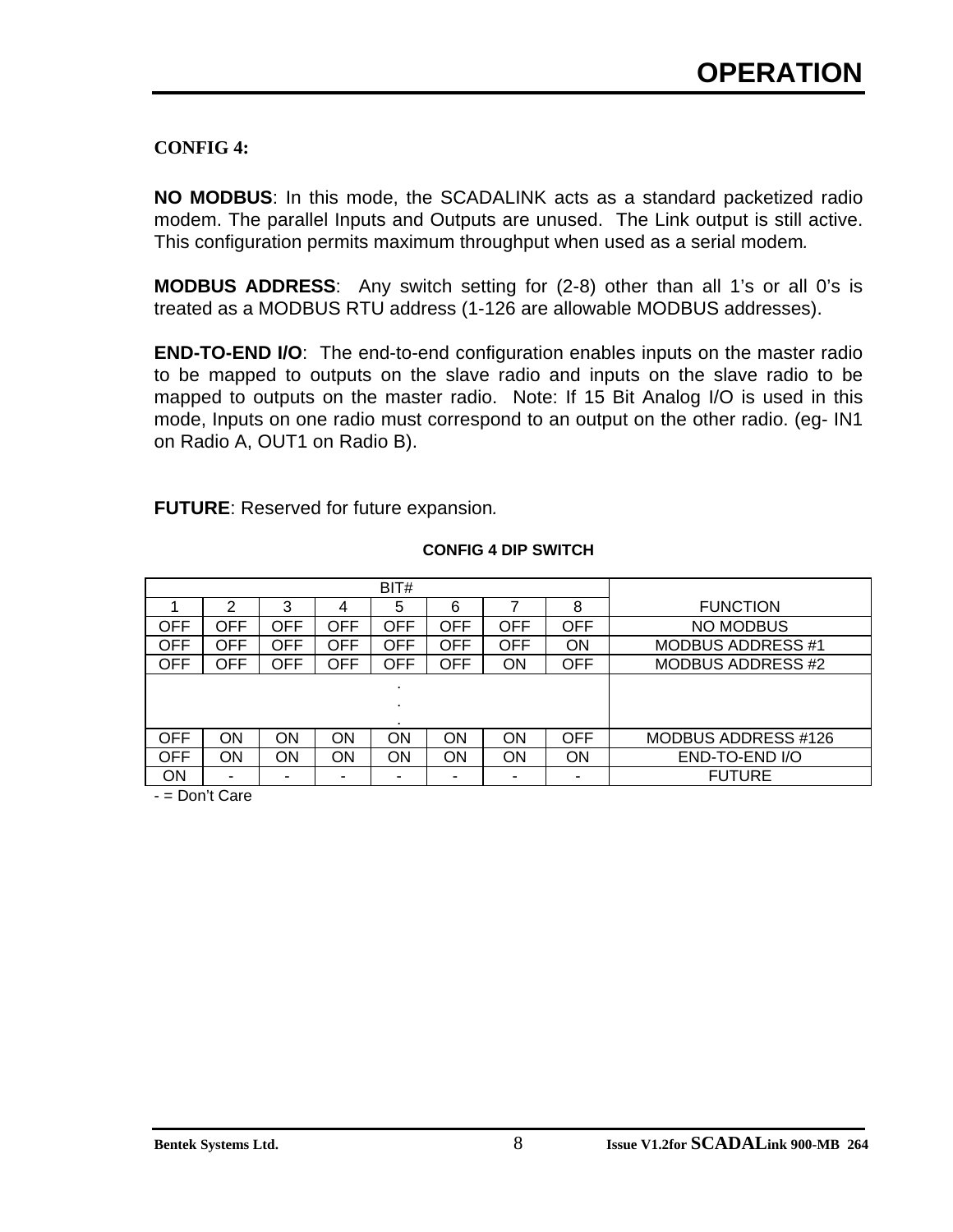# *TERMINAL PROGRAMMING*

Terminal mode is activated by having switch #8 on CONFIG1 up and pressing the 'ENTER' key. While in Terminal Mode, both the Rx and Tx LEDs flash simultaneously. This indicates to the user that the radio may be configured by computer terminal, rather than by following the switch settings. The radio waits 15 seconds for the 'ENTER' key to be pressed. For Instructions on how to connect to the radio using Terminal Mode, consult the documents in Appendix A.

When switch #8 on CONFIG1 is up, and a 15 second startup has elapsed, the radio will operate as per the terminal configuration. Setting switch #8 on CONFIG1 down, lets the switch settings override the terminal programming.

#### NOTE: *FOR radio to make use of terminal settings in memory, CONFIG 1, bit 8 must be "ON". IF CONFIG1 Bit 8 is down, radio will follow settings from switches on radio, and ignore settings made in memory.*

Advanced Terminal Configuration: This is the highest configuration level available and offers a table of choices to change the hopping code. The hopping code that is selected in this menu is stored into memory and is what is used for operation of the radio, after Terminal mode is exited (regardless of whether switch#8 of CONFIG1 is set, or not). It also allows the user to enter a new value in the table provided there is not already 16 values in the table. The user needs a seed value in order for this new value to be programmed. This value can only be obtained from Bentek Systems Ltd.

|        | Bentek Systems Ltd.       |  |  |                                                                                  |  |                                      |  |  |
|--------|---------------------------|--|--|----------------------------------------------------------------------------------|--|--------------------------------------|--|--|
|        |                           |  |  | Advanced Terminal Configuration                                                  |  |                                      |  |  |
|        |                           |  |  | Choose one of the following codes $\leq$ <default code="3AAA" id=""> :</default> |  | (Current Hopping Code of radio) ^^^^ |  |  |
|        | $0:$ No Change.<br>1:12EE |  |  |                                                                                  |  |                                      |  |  |
|        | 2 : 23FF                  |  |  |                                                                                  |  |                                      |  |  |
|        | 3 : 34AE                  |  |  |                                                                                  |  |                                      |  |  |
|        | 4:2300                    |  |  |                                                                                  |  |                                      |  |  |
|        | 5:1900                    |  |  |                                                                                  |  |                                      |  |  |
|        | 6:0030                    |  |  |                                                                                  |  |                                      |  |  |
|        | 7 : 39F5                  |  |  |                                                                                  |  |                                      |  |  |
|        | 8:033F                    |  |  |                                                                                  |  |                                      |  |  |
|        | 9:3AFE                    |  |  |                                                                                  |  |                                      |  |  |
|        | A : 0000                  |  |  |                                                                                  |  |                                      |  |  |
|        | B : 3FFF                  |  |  |                                                                                  |  |                                      |  |  |
| C:25FF |                           |  |  |                                                                                  |  |                                      |  |  |
|        | D : 3AAA                  |  |  |                                                                                  |  |                                      |  |  |
|        | H : Custom Entry          |  |  |                                                                                  |  |                                      |  |  |
|        | Enter Choice $(0-H): 1$   |  |  |                                                                                  |  |                                      |  |  |

- Use '0' to make no changes and leave.
- Select a listed number/letter for choice.
- Use 'H' for Custom Hopping Code entry.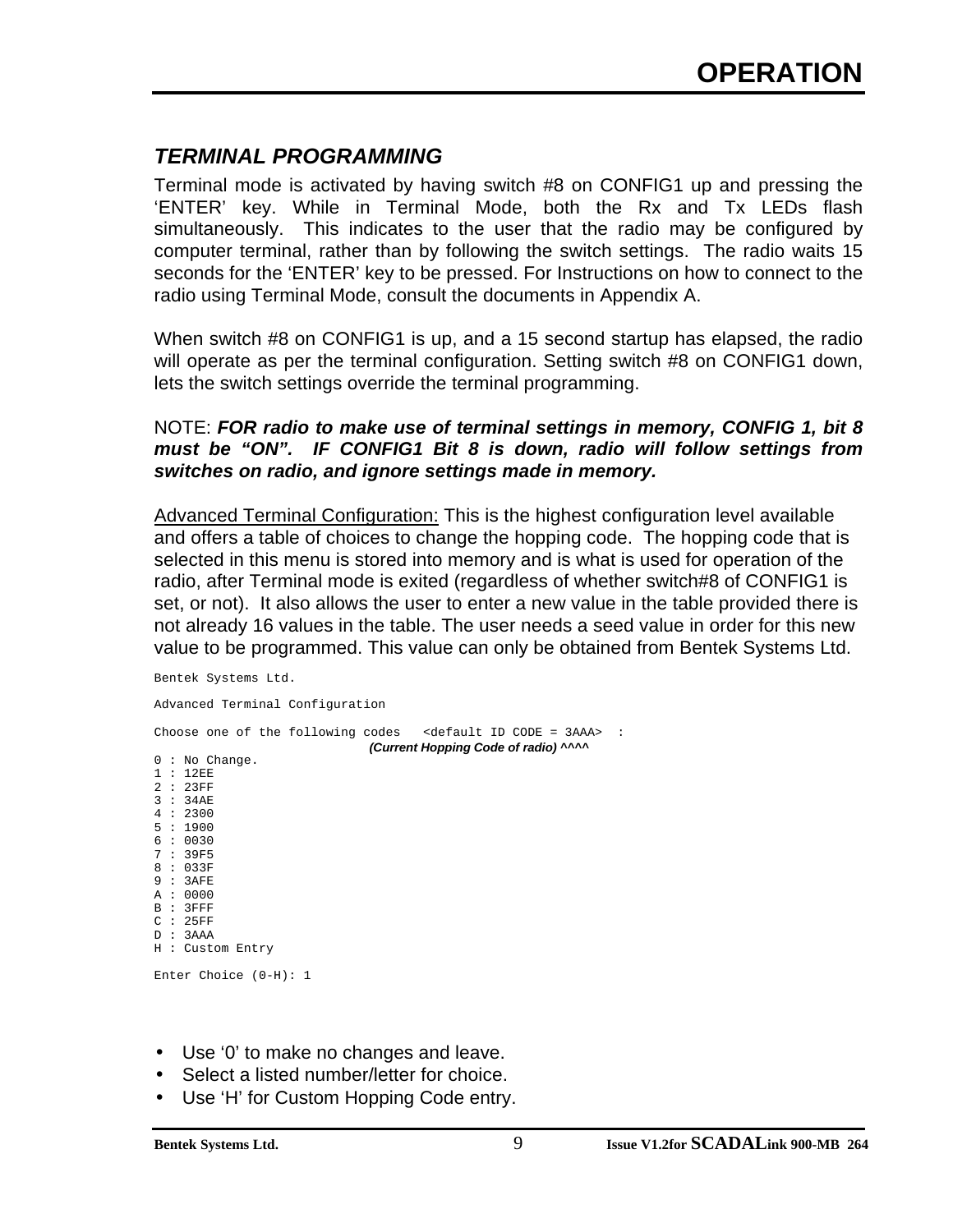#### Terminal Configuration: This is the lowest configuration level available. Future functionality features will be made available here.

Bentek Systems Ltd. Terminal Configuration No Terminal Configurtion Exists Yet.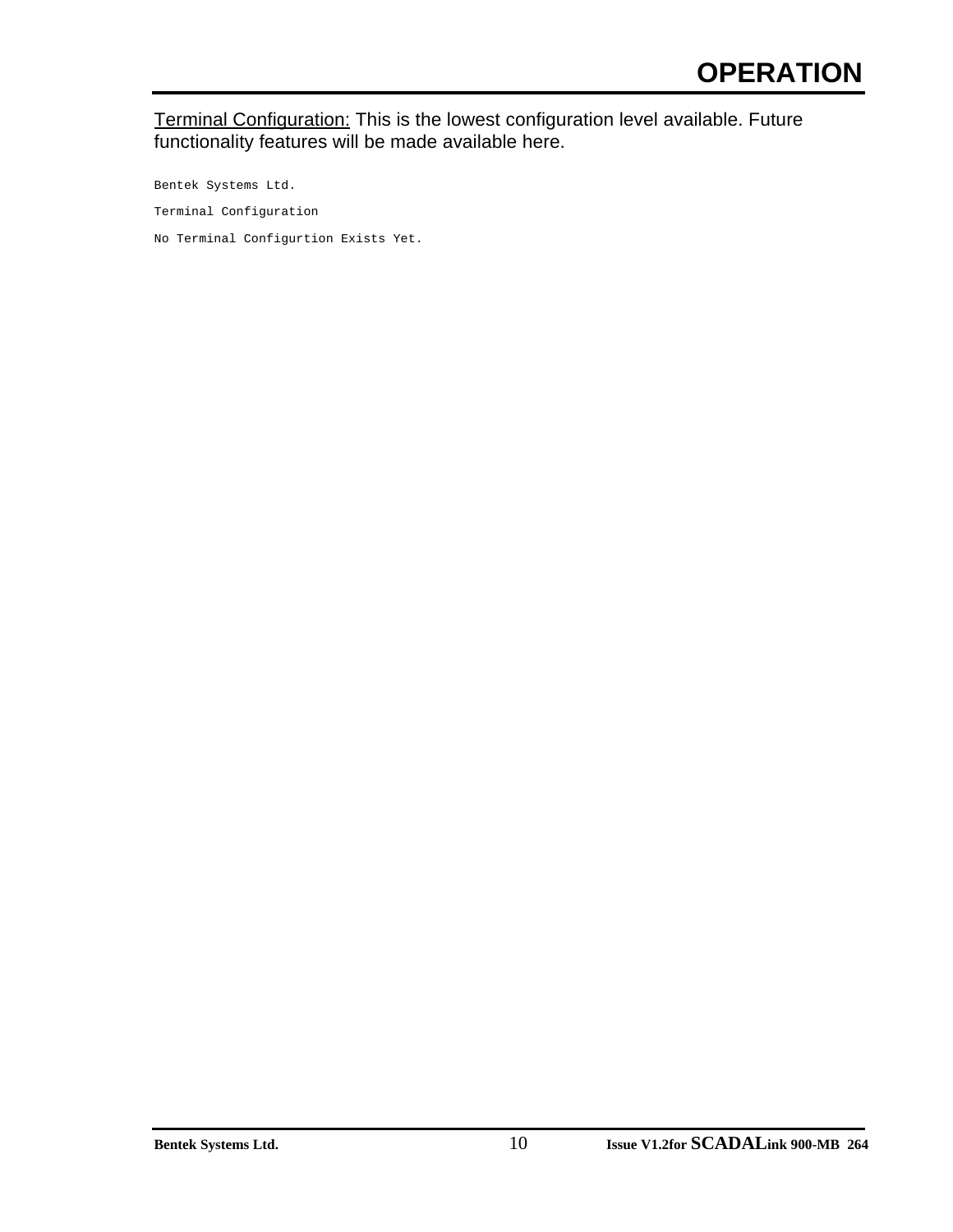# *MODBUS I/O*

The SCADALink 900-MB has 4 inputs (analog, digital, pulse counters, or 15 bit analog) and 4 outputs (digital or 15 bit analog) channels that can be read or written using Modbus-RTU protocol. Refer to Modbus I/O Map on the following page for register mapping.

The SCADALink 900-MB Modbus address can be set to values from 1-126. It will respond to commands sent over the radio (in RF SLAVE radio mode) or the local communications channel (in RF MASTER radio mode).

With the address set to 0 the SCADALINK I/O is disabled.

#### **SCADALINK MODBUS-RTU Protocol Compatibility**

The SCADALink 900-MB supports a subset of the Modbus RTU protocol. The following table shows the command codes supported.

| <b>Command</b> | <b>Description</b>             |
|----------------|--------------------------------|
| 01             | Read 000xx register            |
| 02             | Read 100xx register            |
| 03             | Read 400xx register            |
| 04             | Read 300xx register            |
| 05             | Write single 000xx register    |
| 06             | Write single 400xx register    |
| 15             | Write multiple 000xx registers |
| 16             | Write multiple 400xx registers |

#### **SUPPORTED MODBUS COMMANDS**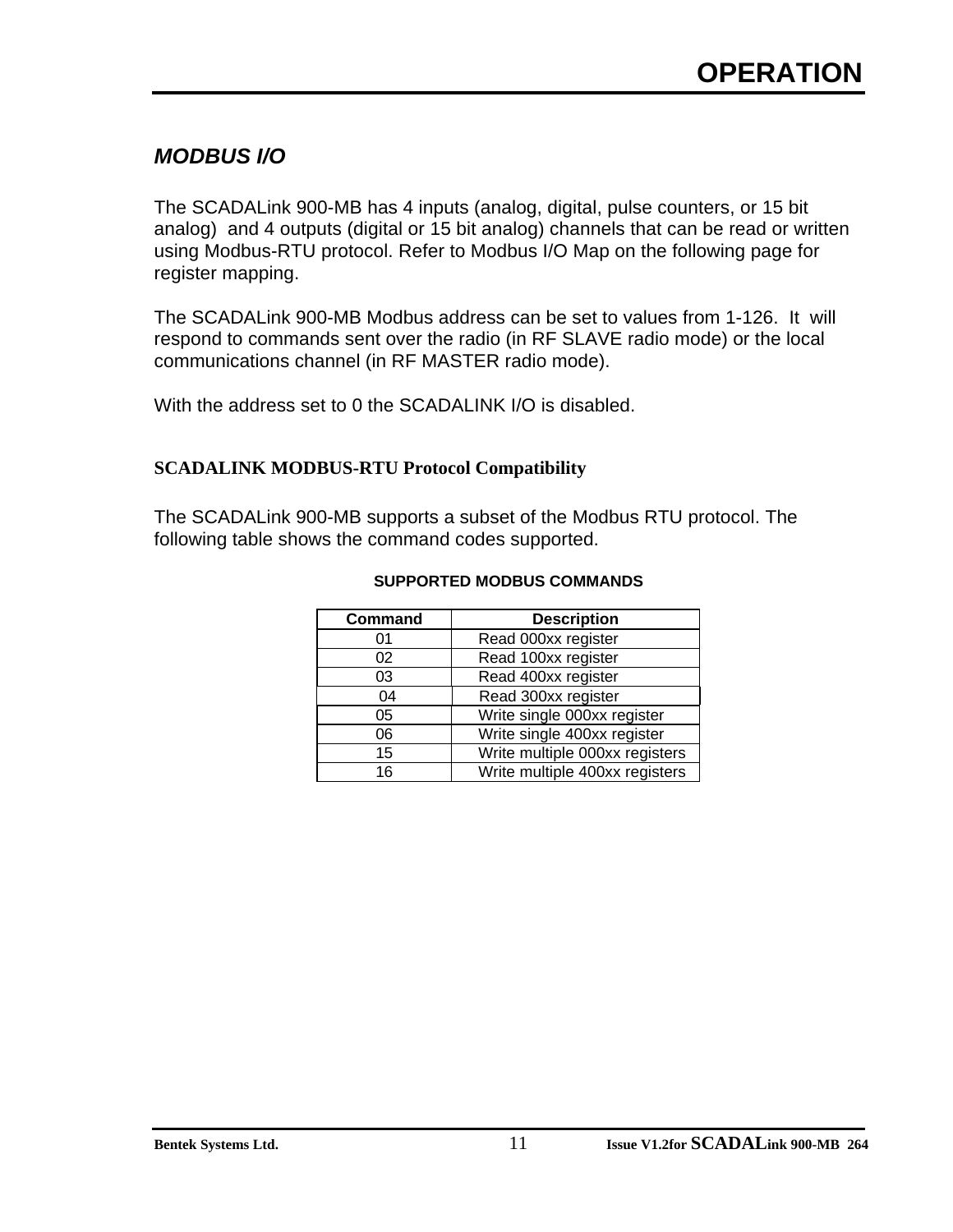### **MODBUS Registers**

The following tables shows Modbus register mapping for SCADALINK 900MB-264.

|                 | <b>MODBUS I/O MAPPING</b> |                  |                 |                         |  |  |  |  |
|-----------------|---------------------------|------------------|-----------------|-------------------------|--|--|--|--|
|                 | 000xx                     | <b>100xx</b>     | 300xx           | 400xx                   |  |  |  |  |
| 01              | DOUT1                     | DIN <sub>1</sub> | IN <sub>1</sub> | OUT <sub>1</sub>        |  |  |  |  |
| 02              | DOUT2                     | DIN <sub>2</sub> | IN <sub>2</sub> | OUT <sub>2</sub>        |  |  |  |  |
| 03              | DOUT3                     | DIN <sub>3</sub> | IN <sub>3</sub> | OUT3                    |  |  |  |  |
| 04              | DOUT4                     | DIN4             | IN4             | OUT4                    |  |  |  |  |
| 05              |                           |                  |                 |                         |  |  |  |  |
| 06              |                           |                  |                 |                         |  |  |  |  |
| 07              |                           |                  |                 |                         |  |  |  |  |
| 08              |                           |                  |                 |                         |  |  |  |  |
| 09              |                           |                  |                 | <b>WATCHWRITE</b>       |  |  |  |  |
| 10              |                           |                  |                 | PACKED DOUT1-4          |  |  |  |  |
|                 |                           |                  |                 |                         |  |  |  |  |
| 38              |                           |                  |                 | SERIAL NUMBER L         |  |  |  |  |
| 39              |                           |                  |                 | SERIAL NUMBER H         |  |  |  |  |
| 40              |                           |                  |                 |                         |  |  |  |  |
| 41              |                           |                  |                 | ID <sub>1</sub>         |  |  |  |  |
| $\overline{42}$ |                           |                  |                 | ID2                     |  |  |  |  |
| 43              |                           |                  |                 | CONFIG12                |  |  |  |  |
| 44              |                           |                  |                 | CONFIG34                |  |  |  |  |
| 45              |                           |                  |                 | RSSI - 16 BIT           |  |  |  |  |
| 46              |                           |                  |                 | <b>VOLTAGE - 16 BIT</b> |  |  |  |  |
| 47              |                           |                  |                 | RSSI - dBm              |  |  |  |  |
| 48              |                           |                  |                 | VOLTAGE - 10ths V       |  |  |  |  |
| 49              |                           |                  |                 | <b>WATCHREAD</b>        |  |  |  |  |
| 50              |                           |                  |                 | PACKED DIN1-16          |  |  |  |  |
| 51              |                           |                  |                 | IN <sub>1</sub>         |  |  |  |  |
| 52              |                           |                  |                 | IN <sub>2</sub>         |  |  |  |  |
| 53              |                           |                  |                 | IN <sub>3</sub>         |  |  |  |  |
| 54              |                           |                  |                 | IN4                     |  |  |  |  |
| 55              |                           |                  |                 |                         |  |  |  |  |
| 56              |                           |                  |                 |                         |  |  |  |  |
| 57              |                           |                  |                 |                         |  |  |  |  |
| 58              |                           |                  |                 |                         |  |  |  |  |
| 59              |                           |                  |                 |                         |  |  |  |  |
| 60              |                           |                  |                 |                         |  |  |  |  |
| 61              |                           |                  |                 |                         |  |  |  |  |
| 62              |                           |                  |                 |                         |  |  |  |  |
| 63              |                           |                  |                 | COUNTER1 - L            |  |  |  |  |
| 64              |                           |                  |                 | <b>COUNTER1 - H</b>     |  |  |  |  |
| 65              |                           |                  |                 | COUNTER2 - L            |  |  |  |  |
| 66              |                           |                  |                 | <b>COUNTER2 - H</b>     |  |  |  |  |
| 67              |                           |                  |                 | COUNTER3 - L            |  |  |  |  |
| 68              |                           |                  |                 | <b>COUNTER3 - H</b>     |  |  |  |  |
| 69              |                           |                  |                 | <b>COUNTER4 - L</b>     |  |  |  |  |
| 70              |                           |                  |                 | <b>COUNTER4 - H</b>     |  |  |  |  |

**MODBUS I/O MAPPING**

**Bentek Systems Ltd.** 12 **Issue V1.2for SCADALink 900-MB 264**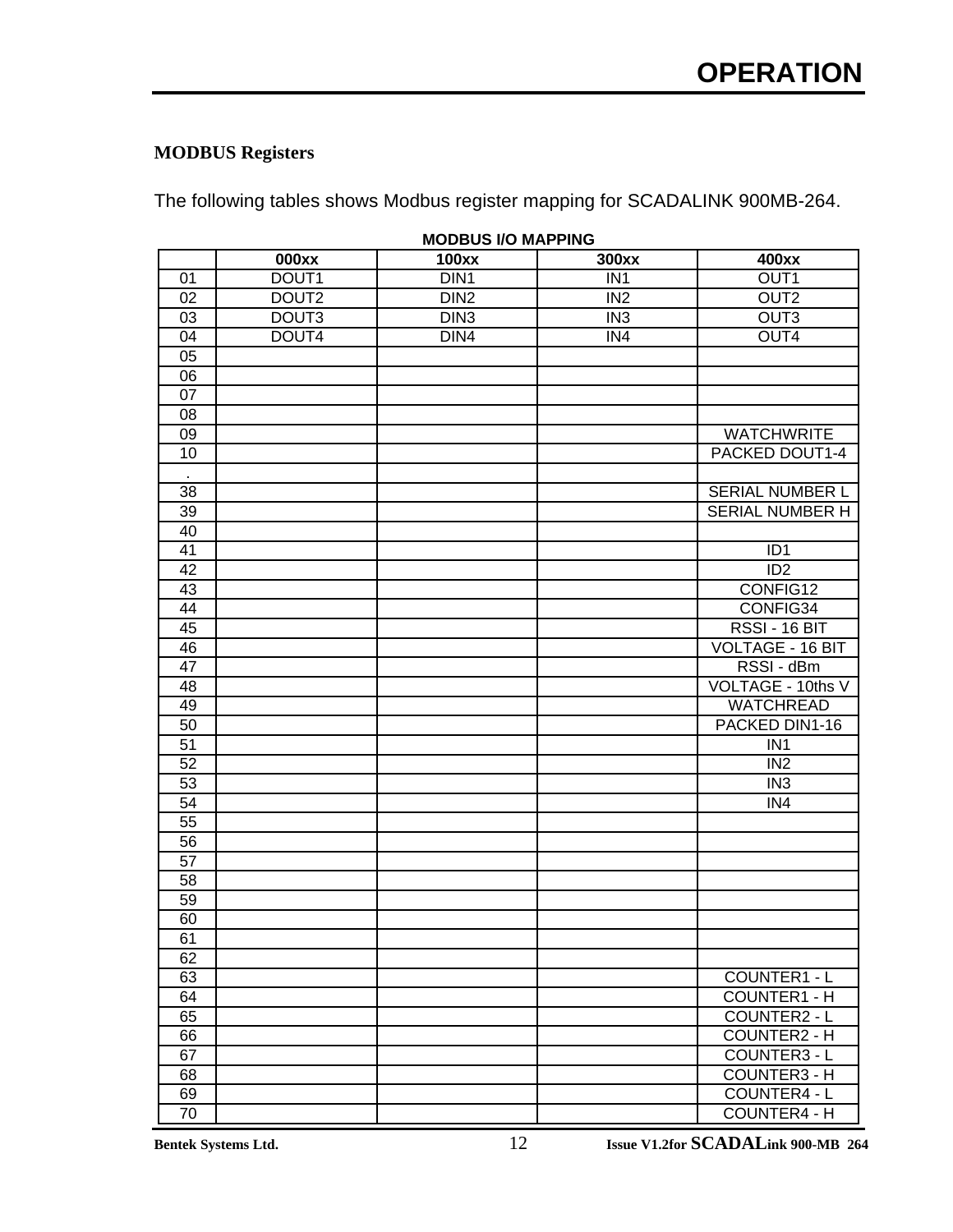# **OPERATION**

| <b>MODBUS I/O SCALING</b> |  |  |
|---------------------------|--|--|
|---------------------------|--|--|

| <b>Signal</b>         | <b>Register</b> | <b>Scaling</b> | <b>Engineering Units</b> |
|-----------------------|-----------------|----------------|--------------------------|
| $IN1$ - $IN4$         | 30001-30004     | $0 - 32767$    | $0-5V$                   |
|                       | 40051-40052     |                |                          |
| <b>RSSI</b>           | 40045           | $0 - 32767$    | $0-5V$                   |
| SUPPLY VOLTAGE        | 40046           | $0 - 32767$    | $0-30V$                  |
| <b>WATCHREAD</b>      | 40049           | None           | <b>HEX</b>               |
| PACKED DIN1 - 16      | 40050           | None           | <b>HEX</b>               |
| <b>PULSE COUNTERS</b> | 40063 - 40070   | $0 - 65535$    | <b>HEX</b>               |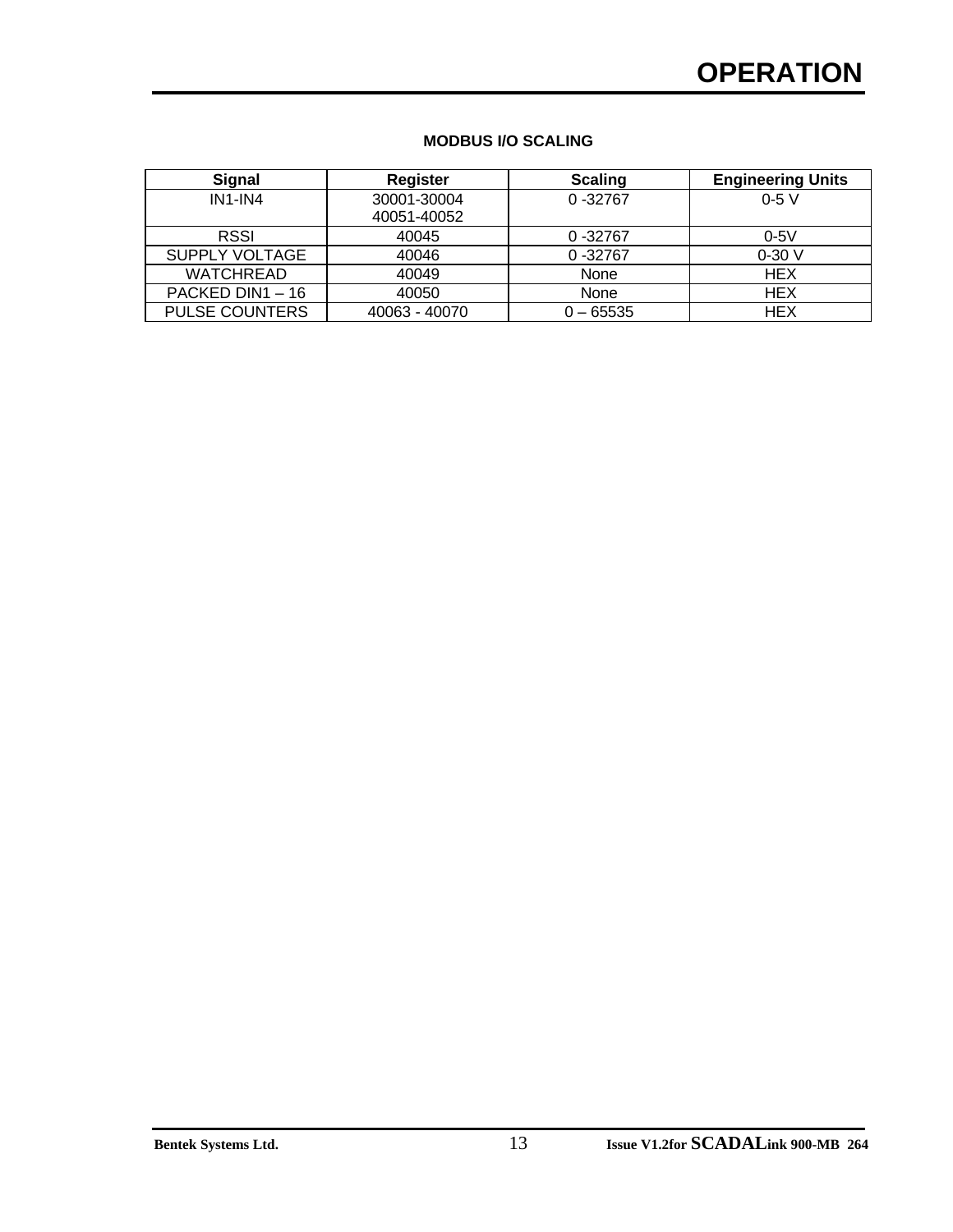# *I/O TERMINAL BLOCK*

### **Refer to Dwg. No. SCADI/O 264B in Appendix B for SCADaLink wiring details**.

**PWR/GND:** The SCADALINK 900-MB will operate at any voltage from +9V to +26V. The higher the voltage the lower the current as shown in the following graph.



**(D)OUT1-4:** These Outputs are open collector type outputs which are each capable of switching 0.25A. but the combined capacity of all 4 outputs cannot exceed 0.5 A. The switches have a common ground which is fused at 0.5A. See Appendix B for typical output wiring. The wiring for I/O adapter modules is also shown in Appendix B.

The Outputs are used for both Digital (DOUT) and Analog (OUT) Outputs.

**(D)IN1-4:** These Inputs are high impedance with 100 K pulldowns to ground. See Appendix B for typical input wiring. A "ON" state for the digital inputs (DIN) or pulse inputs is sensed whenever the voltage between GND and the input terminal exceeds 2.5 VDC. For dry contact inputs, if the input contact wetted by a +9-26V source referenced to GND is closed it will show "ON" state, otherwise input is in "OFF" state. can also Analog inputs (IN) are 0-5V (8bit) DC inputs referenced to GND. The wiring for I/O adapter modules is also shown in Appendix B.

**LINK:** This Output indicates that the slave radio is locked onto the master radio and the communications link is good. It functions electrically like OUT 1-4. If slave radio looses communication for more than 20 seconds, the output goes "high". It will return to pull "low" if communications is restored. A "pull to good" indicates good communications

**SPECIAL:** Used for future expansion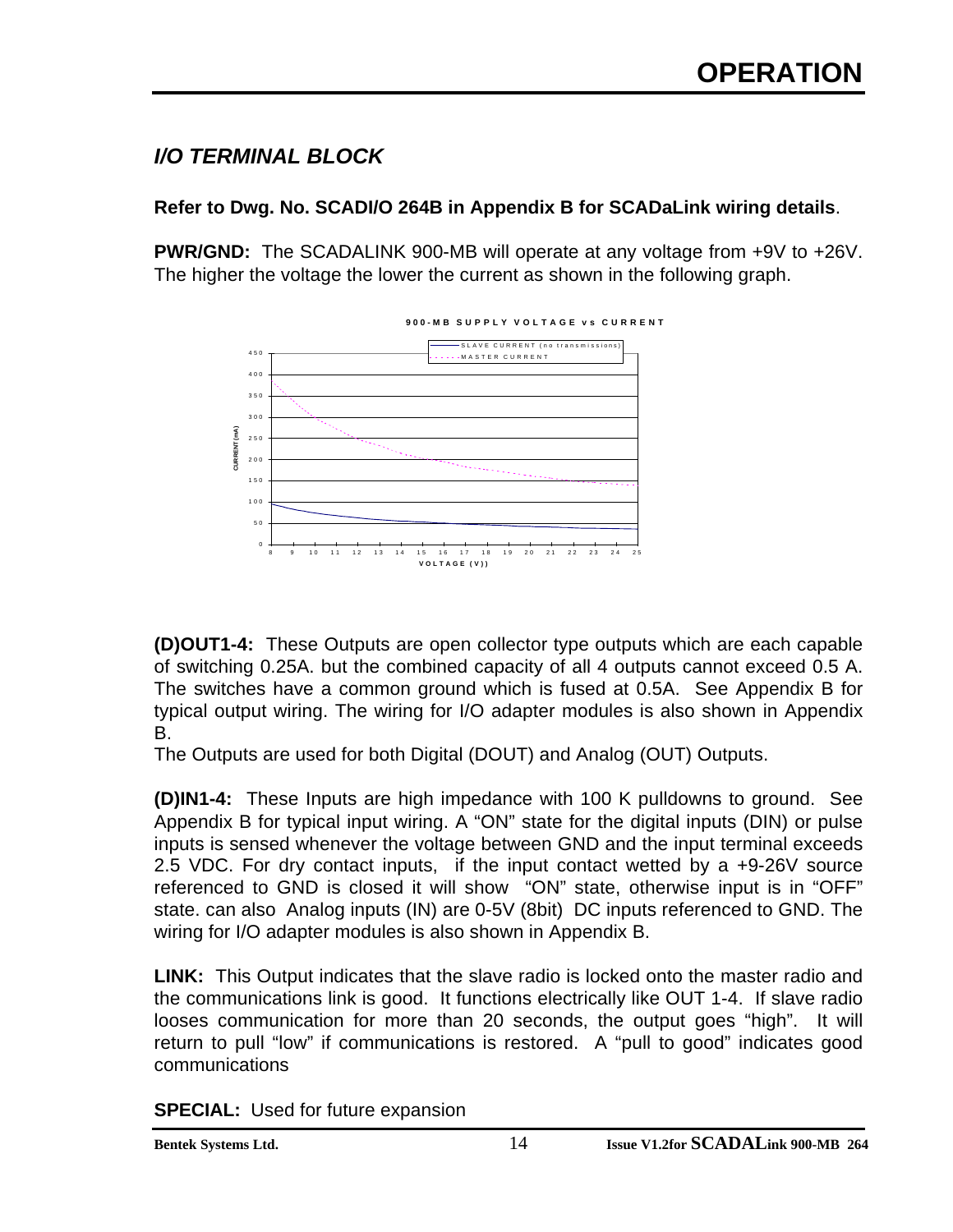# *SERIAL PORTS*

### **RS232 PORT**

The RS-232 port is a 9 pin DB-9 female connector which conforms to DCE functionality.



#### **RS-232 DCE FUNCTIONALITY**

| <b>PIN</b> | <b>FUNCTION</b> | <b>TYPE</b>   | <b>Notes</b>              |
|------------|-----------------|---------------|---------------------------|
|            | <b>DCD</b>      | <b>OUTPUT</b> | <b>Follow Link Status</b> |
| 2          | <b>RxD</b>      | <b>OUTPUT</b> | To DCE                    |
| 3          | TxD             | <b>INPUT</b>  | From DCE                  |
| 4          | <b>DTR</b>      | <b>INPUT</b>  | Not Used                  |
| 5          | <b>GROUND</b>   |               |                           |
| 6          | <b>DSR</b>      | <b>OUTPUT</b> | Always On                 |
|            | <b>RTS</b>      | <b>INPUT</b>  | Not Used                  |
| 8          | <b>CTS</b>      | <b>OUTPUT</b> | CTS - OK to send          |
| 9          | Not Used        |               |                           |

**3 Wire Interface**: The RS-232 port can be used in 3 wire mode (TXD, RXD, GND) without any handshaking.

**CTS Handshaking:** CTS handshaking can be used for flow control between the DTE and the SCADALink. On power up, the CTS signal is active, once the buffer is almost full, the CTS signal is pulled low to signal the DTE to stop transmitting. Generally used for file transfer operation. SCADALink buffer is 4K.

#### **RS485 PORT**

The RS-485 port is a half-duplex port which supports both 2-wire and 4-wire RS-385 communications. The port uses a quick disconnect screw terminal connector.

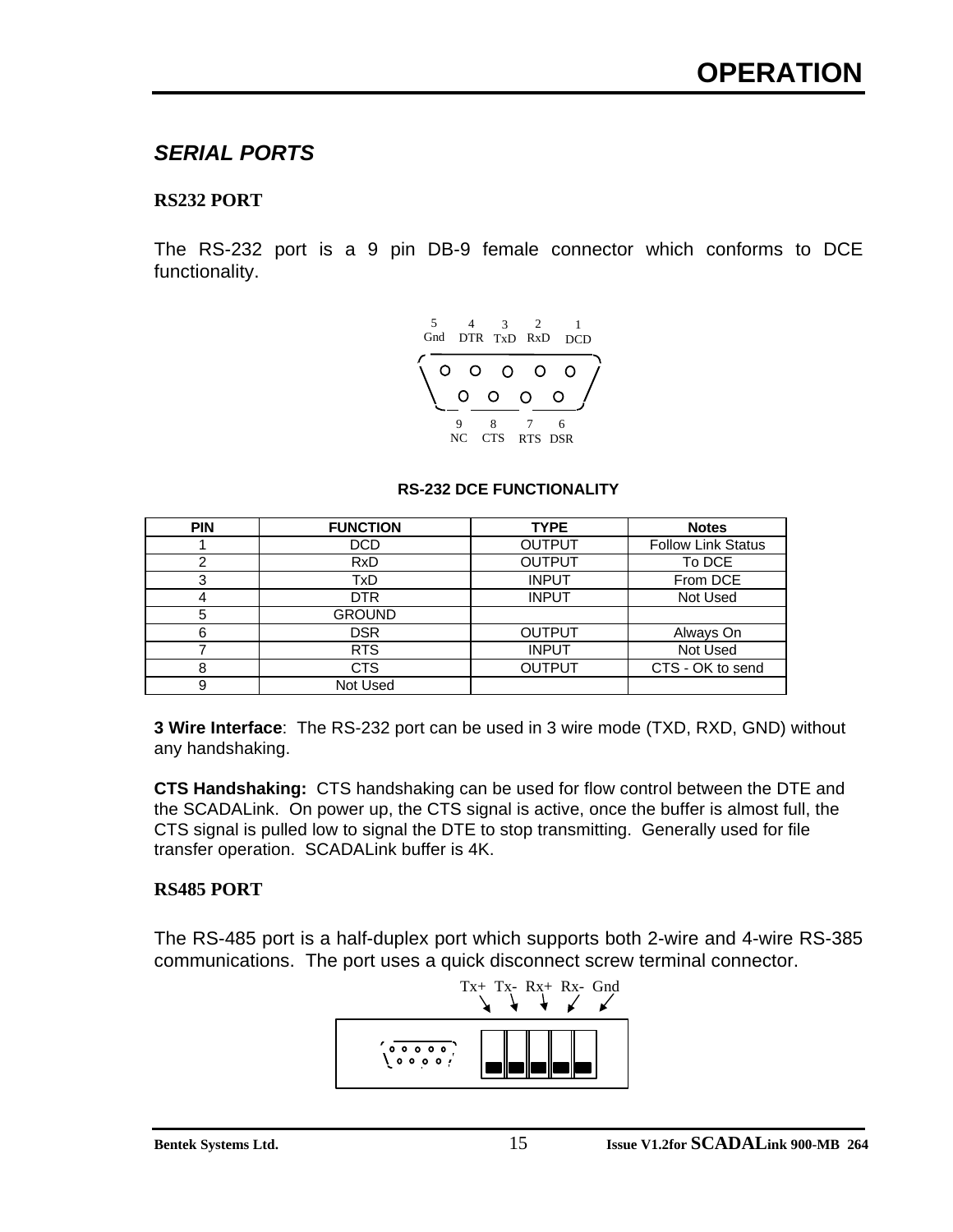# *LED INDICATORS*

### **RED STATUS LED:**

#### **RF MASTER MODE**

SOLID LED indicates the unit is active and is hopping through its frequency band.

QUICK FLASHING LED (0.5 sec ON, 0.5 sec OFF) indicates low power supply voltage.

#### **RF SLAVE MODE:**

SOLID LED indicates that the unit is locked and tracking a RF MASTER.

SLOW FLASHING LED (1 sec. ON, 1 sec. OFF) indicates the unit is functioning normally but has not locked onto a RF MASTER.

QUICK FLASHING LED (0.5 sec ON, 0.5 sec OFF) indicates low power supply voltage.

**Note:** If SCADALink frequency band is changed, the next time the SCADALink is powered up it will have to recalculate its hopping sequence. This takes approximately five seconds during which the STATUS LED will be off.

#### **GREEN RX LED:**

**TERMINAL MODE:** A constantly flashing Rx LED (flashing simultaneously with the TX LED) indicates the radio is in Terminal Mode.

**REGULAR MODE:** Indicates that data is being received over the radio link.

**END to END MODE**: Alternates in slow flashing sequence with the RX LED.

#### **GREEN TX LED:**

**TERMINAL MODE:** A constantly flashing TX LED (flashing simultaneously with the RX LED) indicates the radio is in Terminal Mode.

**REGULAR MODE:** Indicates that the unit is transmitting data over the radio link.

**END to END MODE**: Alternates in slow flashing sequence with the RX LED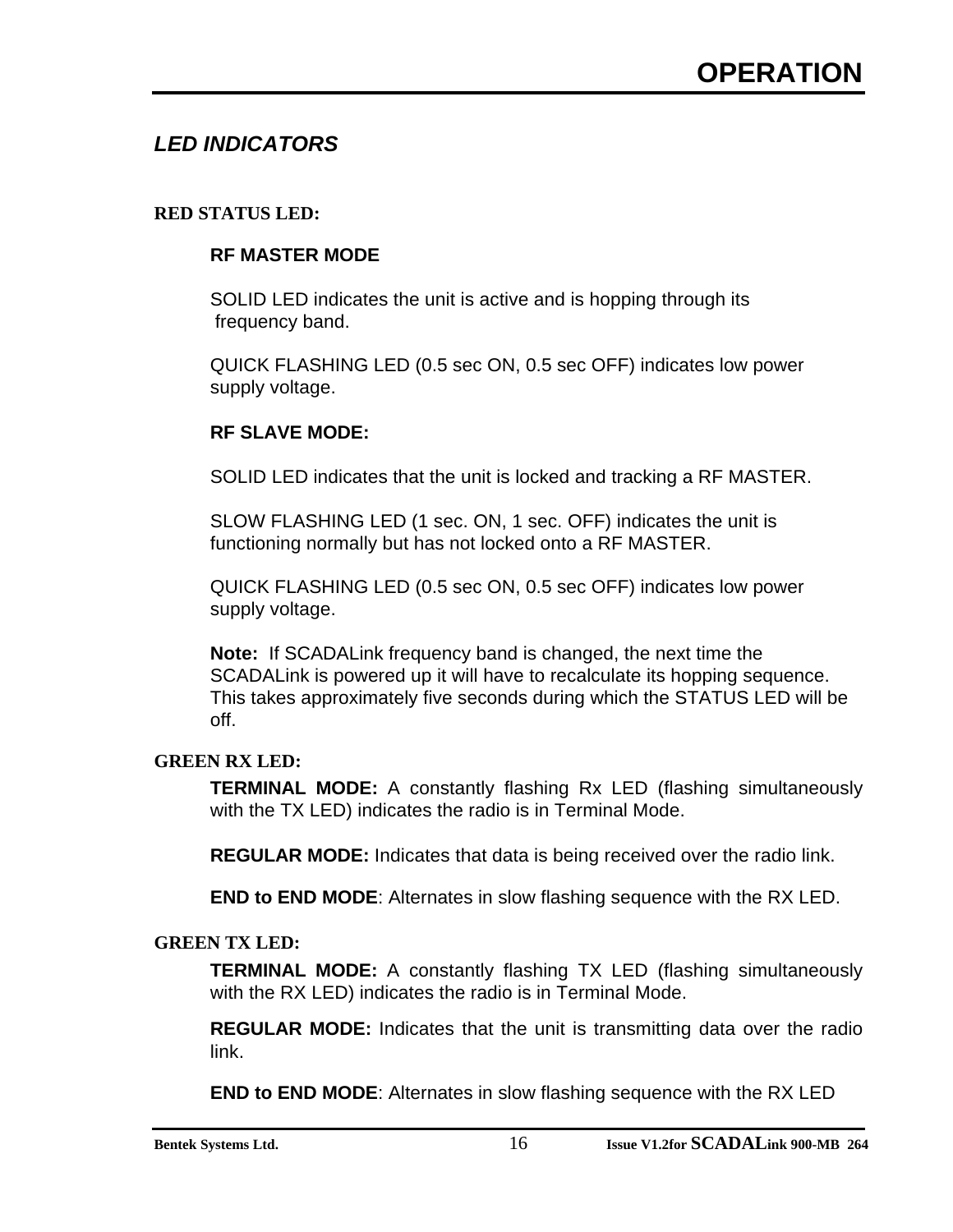# *RECEIVED SIGNAL STRENGTH INDICATOR (RSSI)*

SIGNAL STRENGTH: The test point labelled "*signal strength*" provides a DC voltage output which gives an indication or the received signal strength. (**NOTE:** *This output is only meaningful if the SCADALink 900-MB is configured as a "slave" and is not meaningful if it is configured as a "master".*) This indication is derived by measuring the signal strength in the channels which it has received error free. It does not measure the level of signals in channels which have interference and is therefore a very accurate measurement of signal strength of only the desired signal over the full 26 MHz operating bandwidth.

To use this output one needs only to connect a dc voltmeter and read the voltage directly. It can be seen from the graph below, that for signal levels from -100 dBm to -40 dBm the voltage changes almost exactly 20 dB per volt. At about 2.0 V the signal strength is approximately -100 dBm. One should generally set up a system such that the received signal strength is greater than or equal to this level. The system will still remain operational for an additional 10- dB drop in signal level (1.5 V) to provide a reasonable fade margin.

The following graph can be used to give an approximate correlation of Signal Strength readings to Receive Signal Strength.



NOTE: The RSSI can be read remotely from the master radio if the SCADALink 900-MB is in Modbus mode.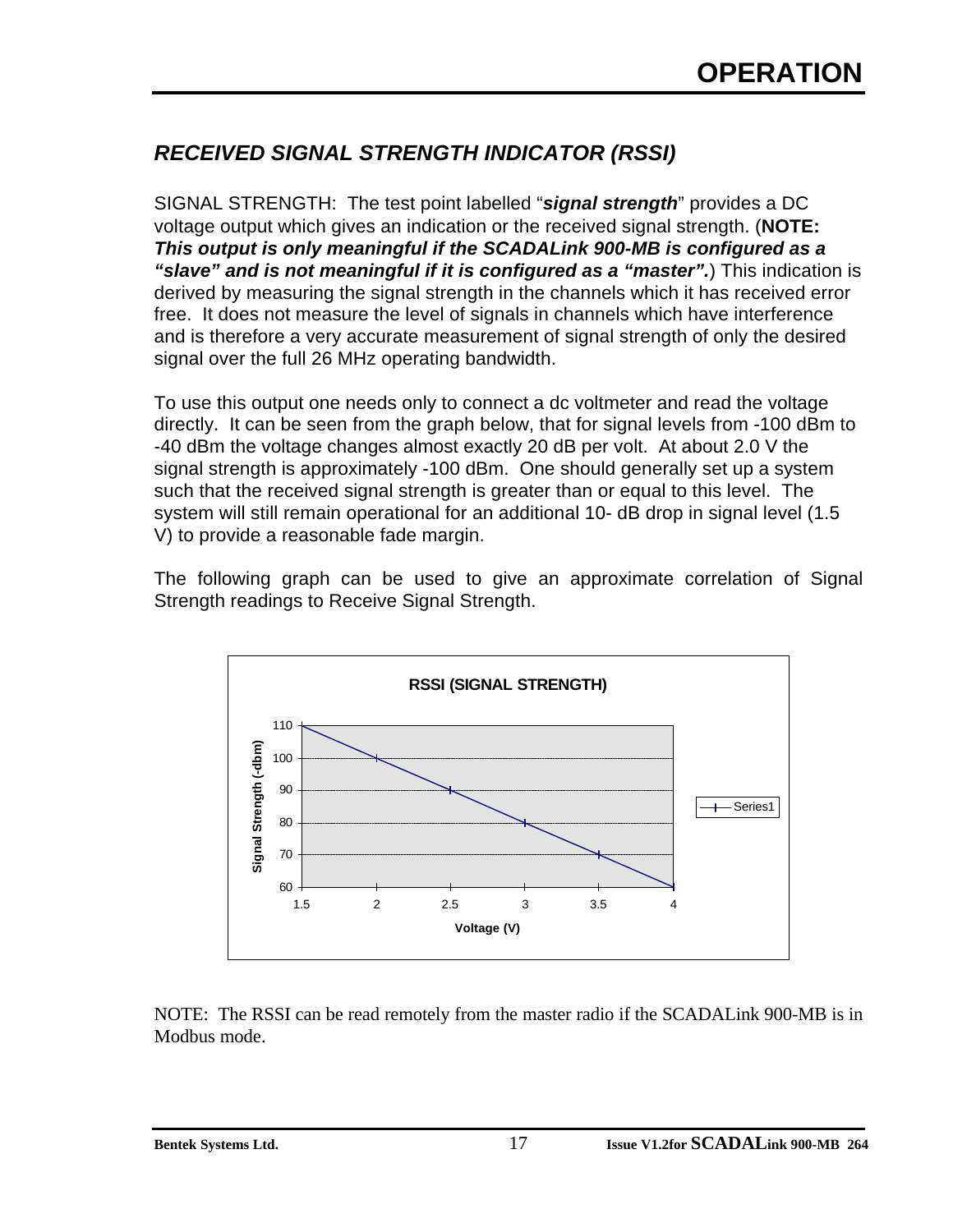# **ANTENNA SYSTEM AND CONNECTORS**

The SCADALINK 900-MB Transceiver comes with a 2 foot long antenna pigtail that adapts the chassis mount MCX connector to a BNC-Male connector. The user will connect the antenna feedline via this connector.

The SCADALINK 900-MB Transceiver is supplied from the factory adjusted to 1 Watt RF output power. This is the maximum transmitter output power allowed under FCC and ISC regulations.

Regulations limit the effective isotropic radiated power (EIRP) to 6 dBw. The EIRP is dependent on the transmit output power, the antenna feeder loss, and the antenna gain. With 1 Watt output power, antenna's with an isotropic gain of 6 dB are allowed assuming no feeder cable losses.

The total antenna gain minus the cable loss is not to exceed 6 dBw.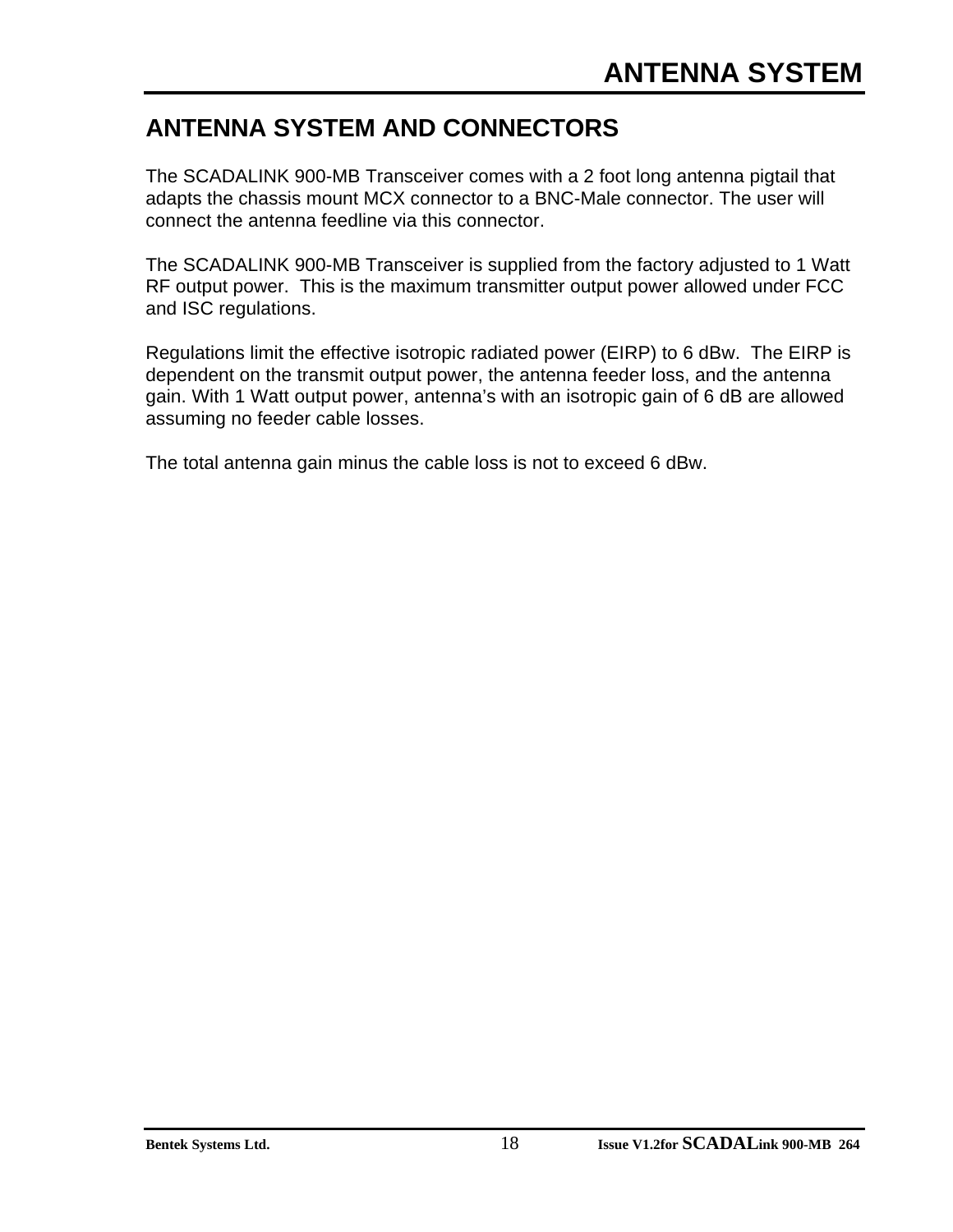# **WARRANTY**

All SCADALink 900-MB modules come with a one year limited product warranty to the original purchaser, covering defects in materials and workmanship under normal use and service. BENTEK SYSTEMS LTD's entire liability and your exclusive remedy shall be, at BENTEK option, either the (a) repair or (b) replacement of the SCADALink 900-MB module, which is returned to BENTEK SYSTEMS LTD freight prepaid with a copy of the purchase receipt. If failure has resulted from accident, abuse or misapplication, BENTEK SYSTEMS LTD shall have no obligation to repair or replace. In no event shall BENTEK SYSTEMS LTD be responsible for incidental or consequential damage caused by defects in its products, whether such damage occurs or is discovered before or after replacement or repair, and whether or not such damage is caused by the negligence of BENTEK SYSTEMS LTD.

# **REPRESENTATION**

BENTEK SYSTEMS LTD makes no representation or warranties with respect to this manual, or, except as specifically stated in the applicable user agreement or warranty notice, with respect to any hardware, firmware, or software described in this manual. BENTEK SYSTEMS LTD specifically disclaims any express or implied warranties of merchantability, title, or fitness for any particular purpose. The information contained in this document is assumed to be correct and current. BENTEK SYSTEMS LTD reserves the right to make revisions or changes to any and all parts of the manual, hardware, firmware, or software at any time without obligation to notify any person or entity of the changes.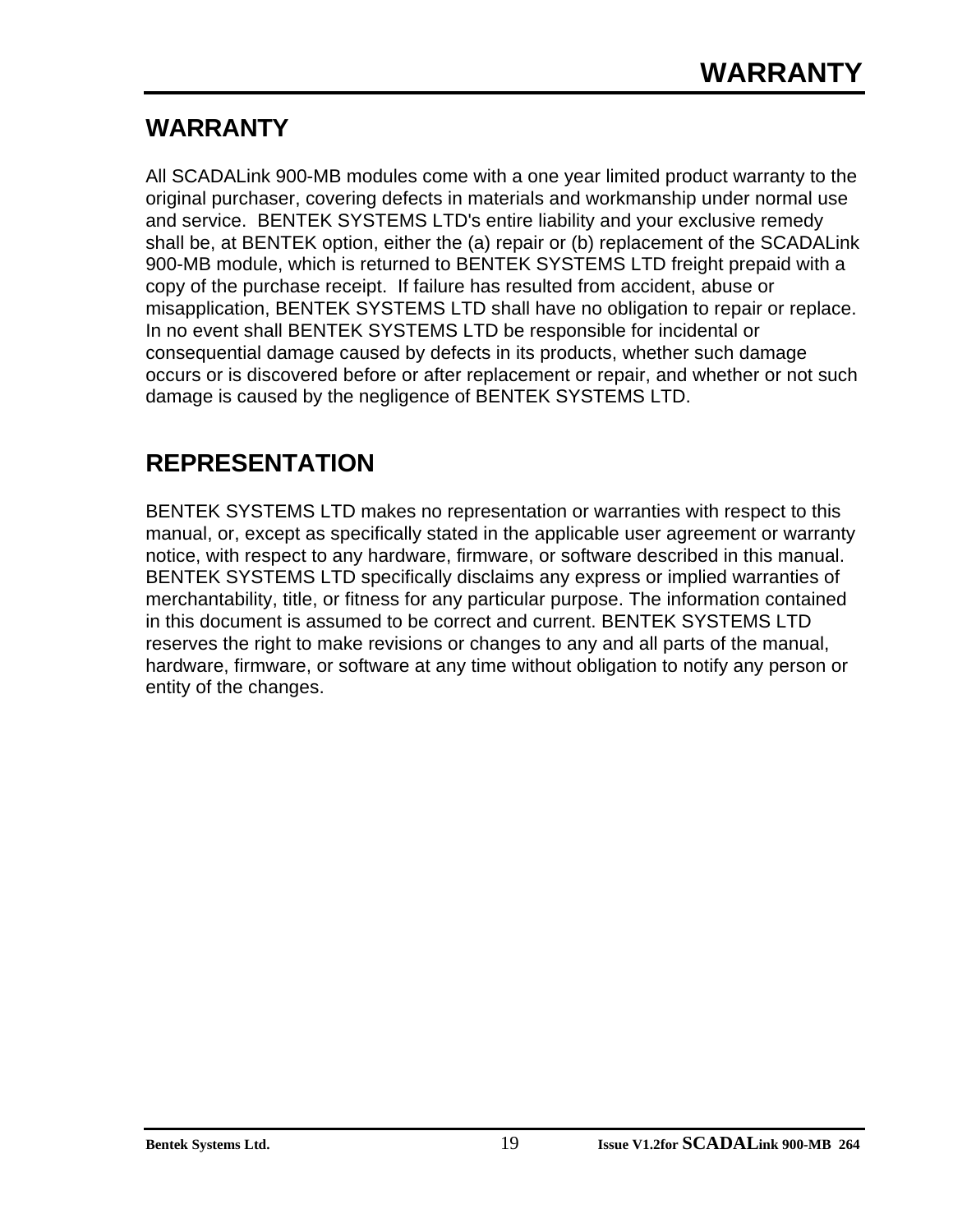# **SPECIFICATIONS**

#### *GENERAL*

| Power:                      | Voltage           | 9-26 VDC                                       |
|-----------------------------|-------------------|------------------------------------------------|
|                             | <b>Current Rx</b> | 60 mA @ 12V; 40 mA @ 24V                       |
|                             | Current (Maximum) | 250 mA @12V; 145 mA @24 V                      |
|                             |                   | (assumes Continuous operation in MASTER mode)  |
| <b>Temperature Range:</b>   | Operating         | $-40$ to $+60$ C                               |
|                             | Storage           | $-55$ to $+90$ C                               |
| <b>Size: Max dimensions</b> | Length            | 5"                                             |
|                             | Width             | 3.75"                                          |
|                             | Height            | 1.5"                                           |
|                             | Mounting          | 4 x 5/32" Dia. mounting holes (Fits #8 Screws) |
| Case:                       | Material          | .06" Anodized Aluminum 2 Pcs.                  |
| Weight:                     |                   | 9.2 Oz. (960 grams)                            |
|                             |                   |                                                |

#### *RADIO SPECIFICATIONS*

| <b>Frequency Hopping</b>              |
|---------------------------------------|
| 902-928 MHz                           |
| 63                                    |
| 255                                   |
| 65535                                 |
| 4 Interleaved                         |
| 65 ms                                 |
| 1 Watt                                |
| <-110 dBm to maintain synchronization |
| CRC-16                                |
| Auto Packet Repeat                    |
| 2 km with Omni Directional Antennas   |
| 5 km+ with Yagi antennas              |
|                                       |

### *SERIAL COMMUNICATIONS*

| Interface:             | RS-232 (9 pin DB-9 Female DCE standard)        |  |
|------------------------|------------------------------------------------|--|
|                        | RS-485 (2 Wire or 4 Wire Half Duplex)          |  |
| Data Rates:            | 1200,4800,9600,19200                           |  |
| Data Format:           | Asynchronous - N,8,1 or E,7,1                  |  |
| <b>Flow Control:</b>   | RTS/CTS or None                                |  |
| <b>Bit Error Rates</b> | 10e-6 BER at -104 dBm without error correction |  |
| <b>Protocol</b>        | Modbus RTU                                     |  |

### *PARALLEL INPUTS/OUTPUTS*

| Interface: |                    | Quick-disconnect screw terminal        |
|------------|--------------------|----------------------------------------|
| Base I/O:  | Inputs DI/AI       | 4 - Analog/Discrete inputs             |
|            |                    | Discrete - 0 - 26 V                    |
|            |                    | Analog - $0 - 5$ V DC (8 bit accuracy) |
|            |                    | Pulse Counters - 100 Hz Maximum        |
|            | Outputs DO         | 4 - Open Collector to GND.             |
|            |                    | 0.25 Amp each                          |
|            | <b>Link Status</b> | Open Collector to GND.                 |
|            | Special            | Reserved for future expansion          |
|            |                    |                                        |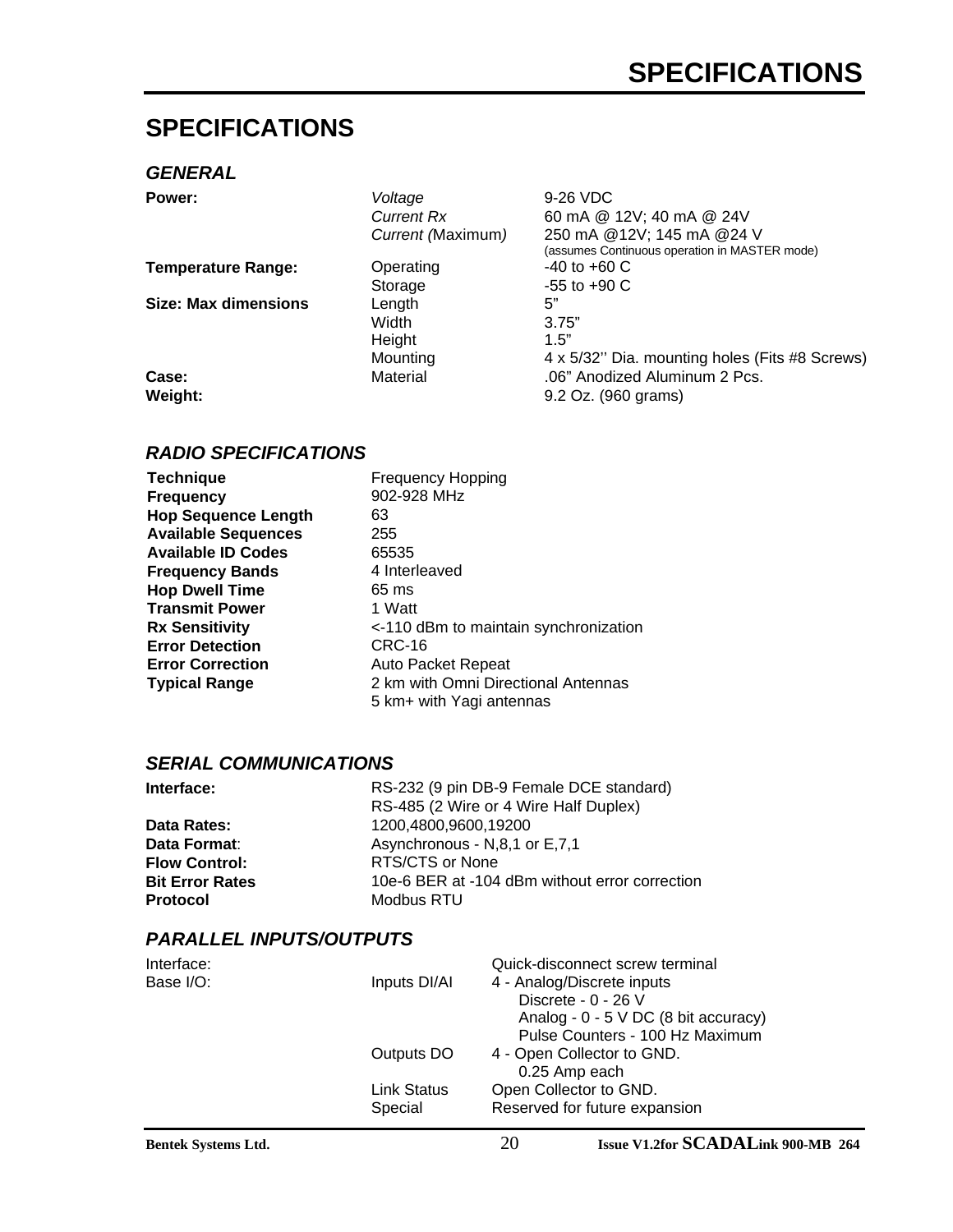# **APPENDIX A - TECHNICAL NOTES/CONFIGURATION**

# **Hyperterminal Settings for Use with SCADALink 900MB Terminal Mode**

- 1. Select Start->Programs->Accessories->Hyperterminal
- 2. Run Hypertrm.exe.
- 3. Choose an icon and make a name called SCADALINK, Click OK.
- 4. Click 'Connect using:'
- 5. Select DIRECTtoCom1 or whichever Com Port you wish to use, Click OK.
- 6. Click the 'Configure' Button.
- 7. Set Bits per Second to 9600.
- 8. Set Data Bits to 8.
- 9. Set Parity to None.
- 10.Set Stop Bits to 1.
- 11.Set Flow Control to Hardware.
- 12.Click OK.
- 13.Click OK.
- 14.Save settings
- 15.You now have an icon in Hyperterminal called SCADALINK.ht that sets up your Com Port to communicate to the radio.
- 16.Next time, just double click on the SCADALINK.ht icon you just created.

Using these settings on Hyperterminal, you can access the terminal programming part of the radio. If you choose to use a different terminal emulation software package, please use the following settings:

Terminal Emulation:VT100 Baud Rate: 9600 Data Bits: 8 Parity: None Stop Bits: 1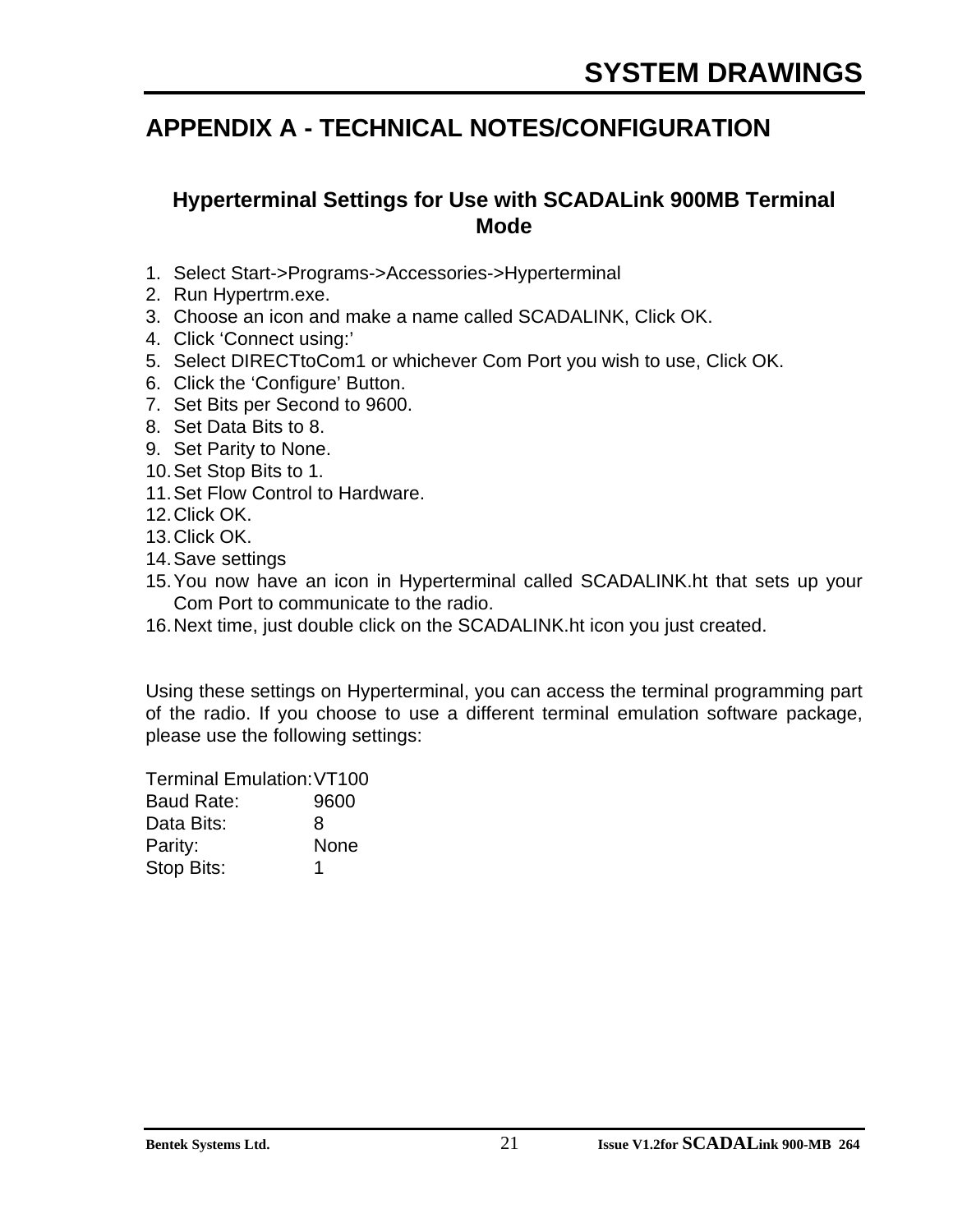# **Hardware Setup for Use with SCADALink 900MB Terminal Mode**

- 1. Connect the computer to the radio's RS-232 port.
- 2. Put Switch 8 on CONFIG1 in the 'up' position.
- 3. Turn radio on. The Tx and Rx LEDs should flash simultaneously.
- 4. You have 15 seconds to press the 'ENTER' key before the radio returns to regular mode.